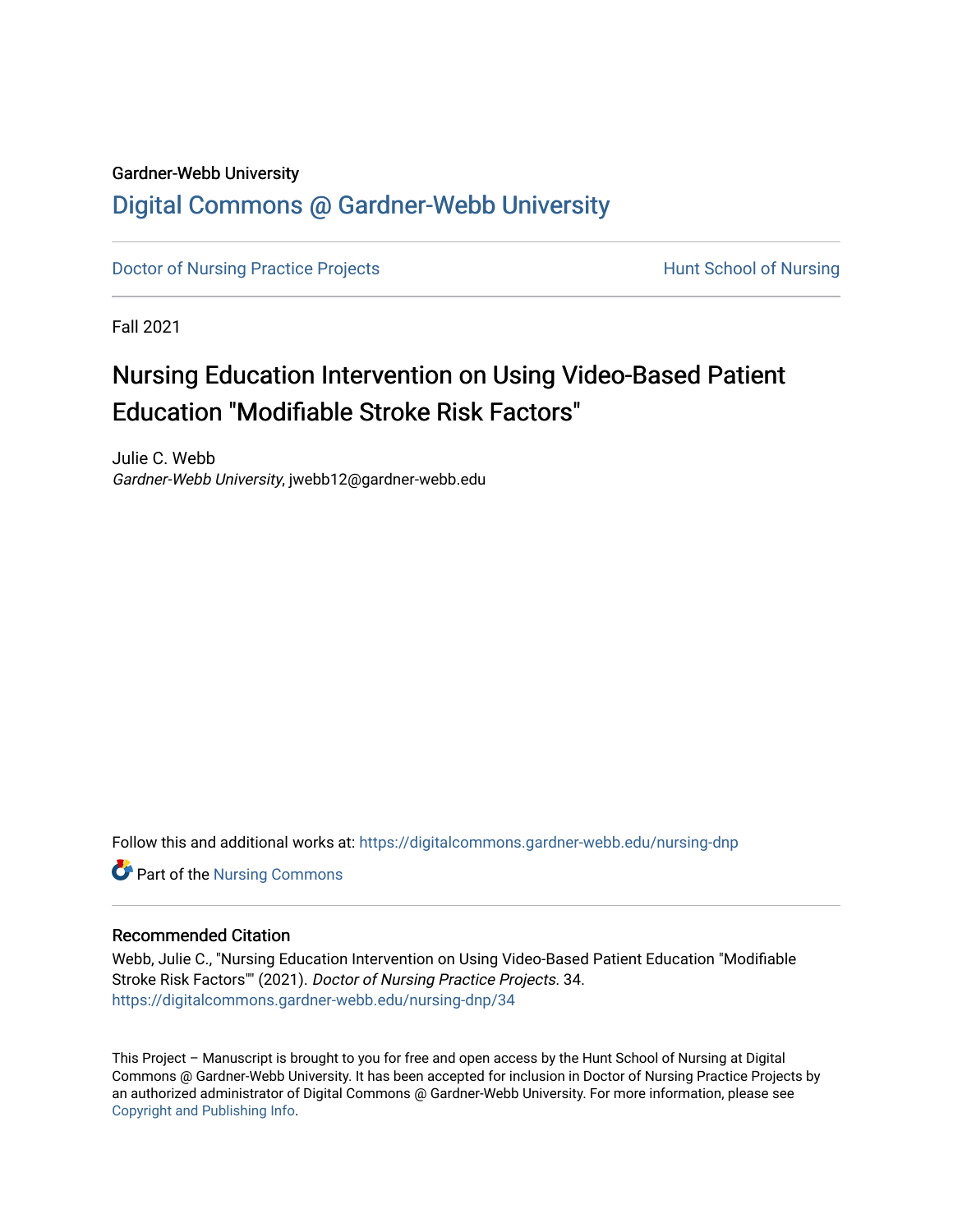# Nursing Education Intervention on Using Video-Based Patient Education "Modifiable Stroke Risk Factors"

#### Julie C. Webb RN, MSN, CEN

A project submitted to the faculty of

Gardner-Webb University Hunt School of Nursing

in partial fulfillment of the requirements for the degree of

Doctor of Nursing Practice

2021

\_\_\_\_\_\_\_\_\_\_\_\_\_\_\_\_\_\_\_\_\_\_\_\_\_\_\_\_\_\_ \_\_\_\_\_\_\_\_\_\_\_\_\_\_\_\_\_\_\_\_\_\_\_\_\_\_\_\_\_\_\_\_\_\_\_

Submitted by: Approved by:

Julie C. Webb, RN, MSN, CEN Kellie M. Griggs, DNP, MSN-Ed, RNC-OB

\_\_\_\_12/02/2021\_\_\_ 12/02/2021

Date Date Date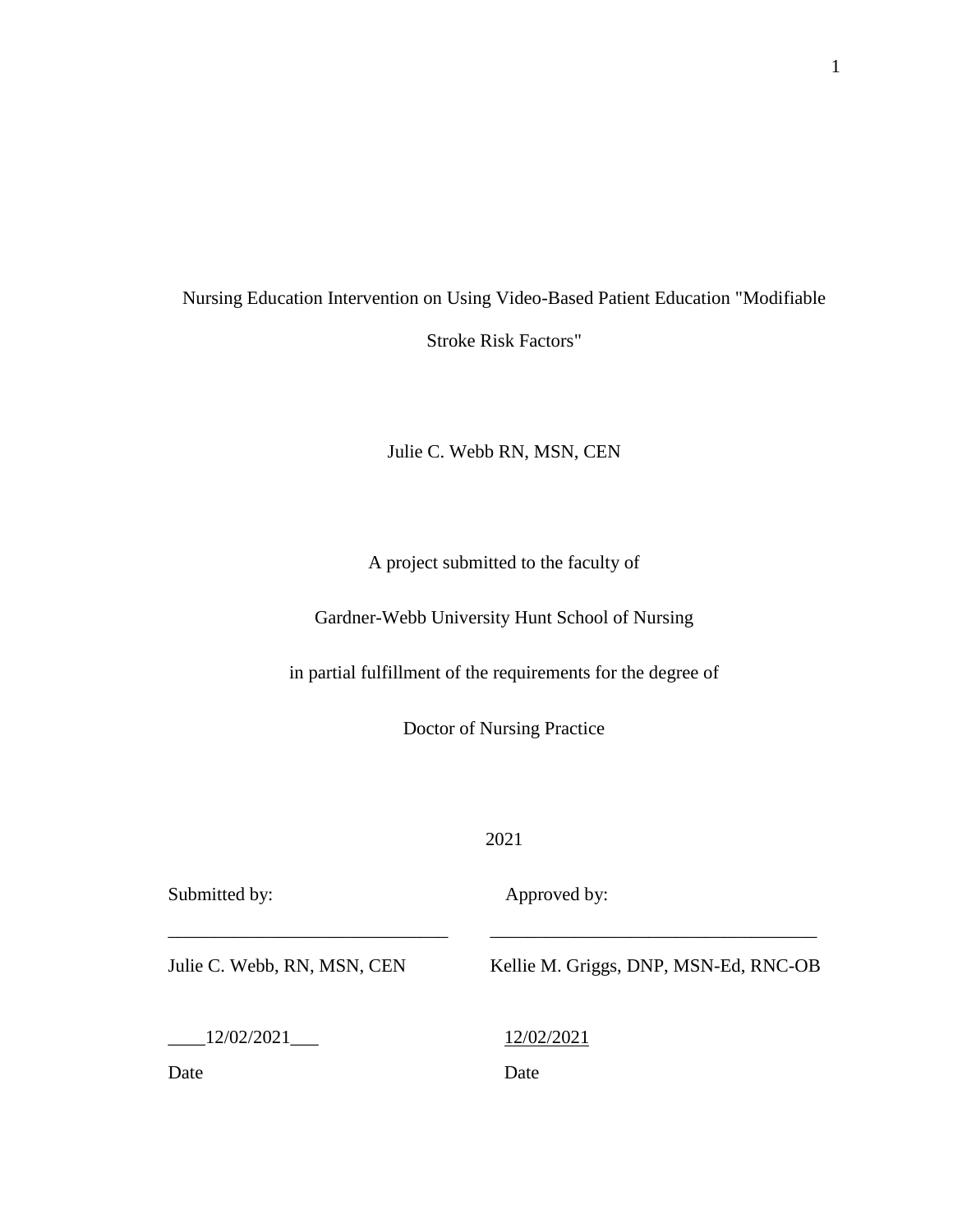#### Acknowledgments

My DNP journey has been highlighted by the gracious support of many important special people in my life. A sincere appreciation to Kellie Griggs, DNP, MSN-Ed, RNC-OB for being my cheerleader, proofreader, coach and writing expert through this project. I won the lottery with having you as my faculty liaison. I would also like to acknowledge Candace Gentry, RN, MHA and Gloria McNeil, DNP, MA, MBA, RN, NE-BC, NEA-BC, CENP for their consistent support and understanding throughout this process. A special thank you to my Mama for consistently pushing me, congratulating me, watching the kids and always being my biggest fan through all of my journeys. I would also like to acknowledge my husband for supporting me and caring for our kids during countless hours while I was working on papers, projects or studying. I could not have done this without your support and dedication to our family. Lastly, I would like to acknowledge my daughters for their love, cheers, patience and flexibility during this journey. You both have been amazing and I cannot watch you achieve all of your dreams one day!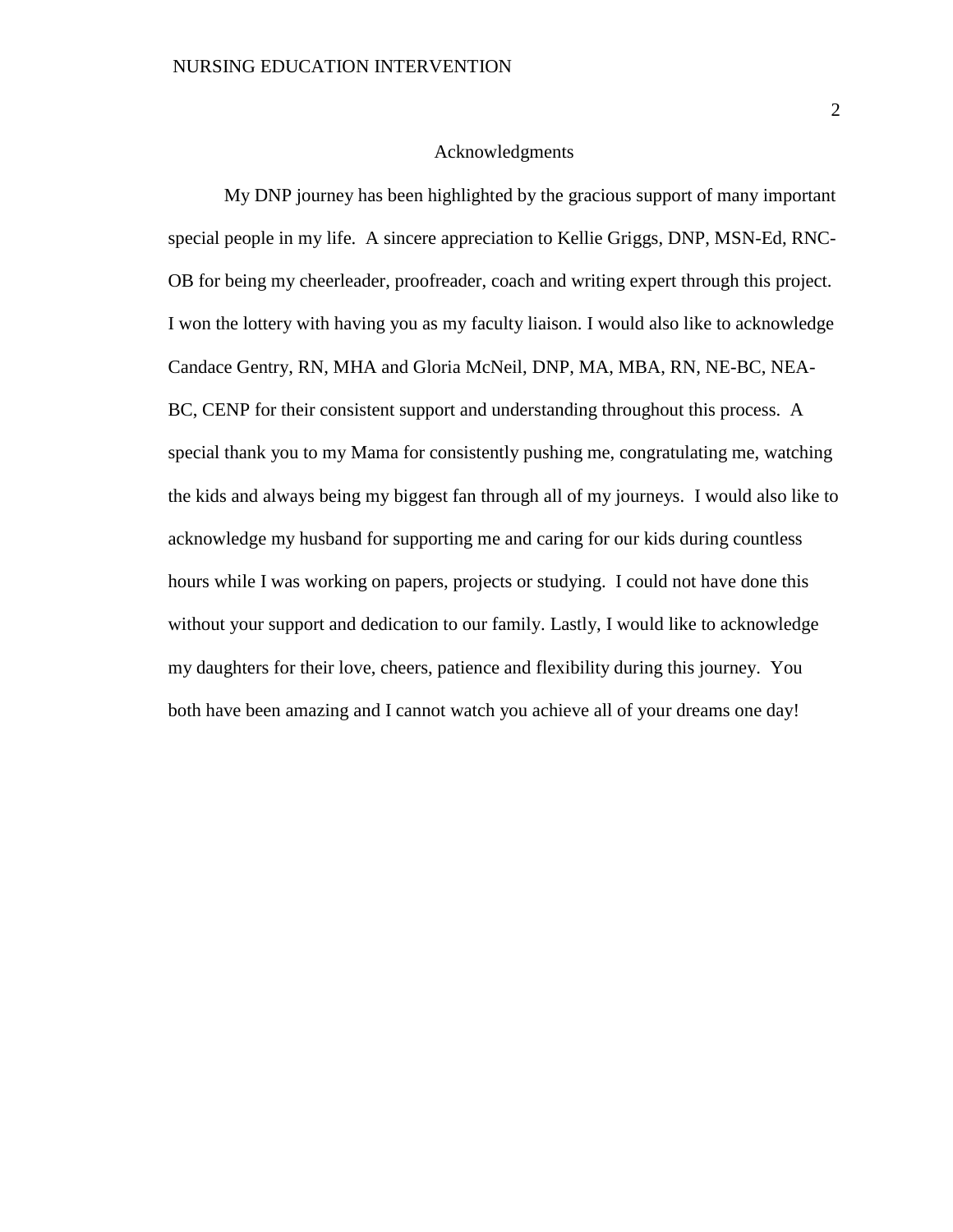3

**©**Julie C. Webb 2021

All Rights Reserved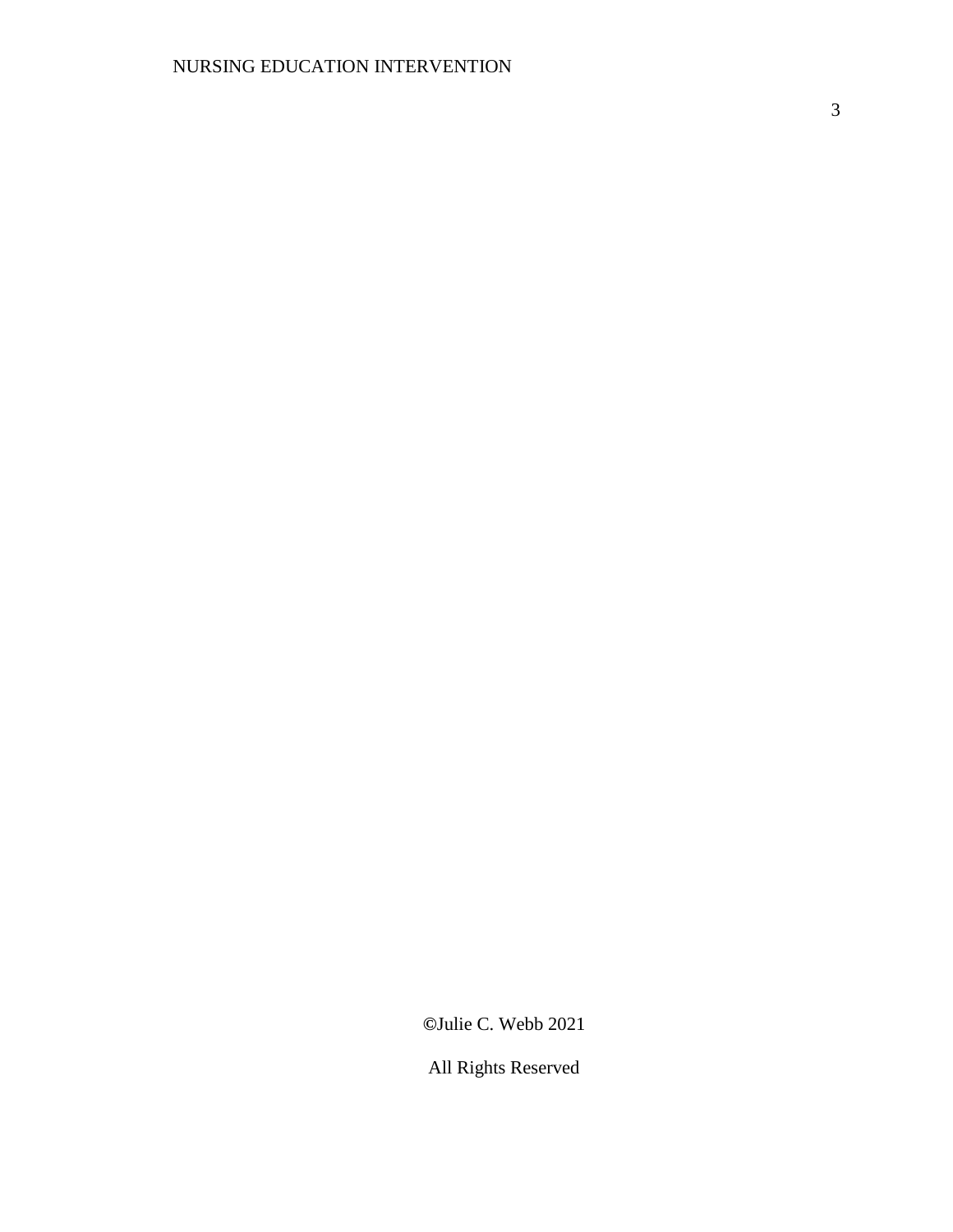#### **Abstract**

*Objective:* Nurses play a significant role in the discharge education and understanding of the disease state to stroke patients. This study aimed to educate nurses on implementing video-based stroke patient education, focusing on individualized patient modifiable risk factors.

*Methods:* This project included education sessions focused on training nurses to access and use available video-based stroke education. In addition, nurses participated in a needs and knowledge-based survey. These education sessions were provided during staff huddles on different shifts over one week.

*Results:* Education sessions focused on the proper use of the video-based stroke patient education tool positively influenced nursing opinions regarding utilizing the tool.

*Conclusion:* Video-based stroke patient education may meet the needs of providing individualized modifiable risk factor education to stroke patients. Consideration must be given to the current healthcare environment surrounding nurse staffing and how technology can benefit patient education.

*Practice Implications:* Before initiating the project, technology security, availability, and access should be considered.

*Key Words:* patient education, stroke risk factors, stroke education, video-based education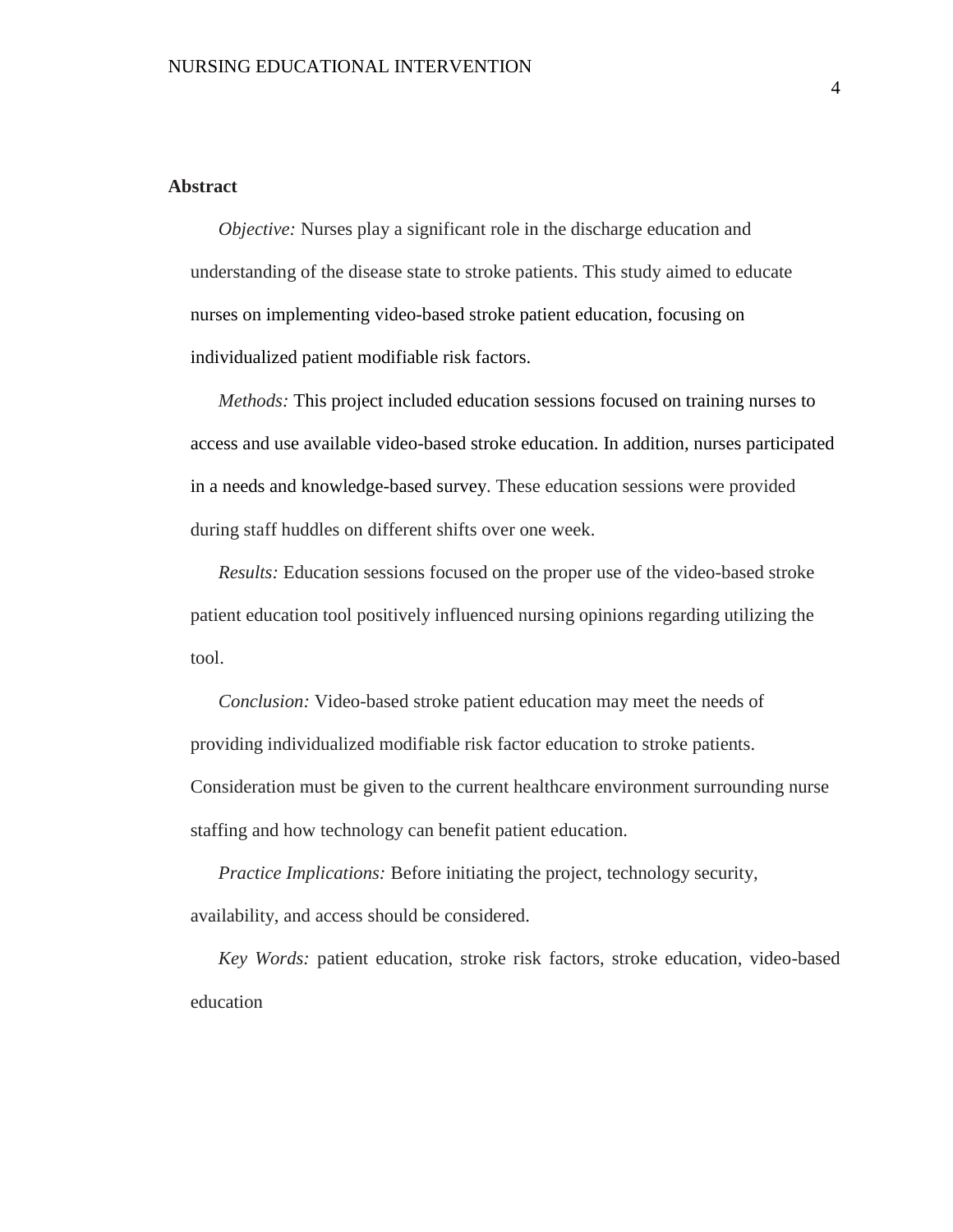#### **Introduction**

The effects of stroke are far-reaching and impact the lives of the stroke patient and the family and caregivers. Primary prevention is crucial since greater than 76% of strokes are first events (American Heart Association, Inc. [AHA], 2014). Understanding stroke risk factors and affected populations are vital to stroke prevention. Ten potentially modifiable risk factors account for 90% of the risk of stroke (AHA, 2014). Assessing for and educating patients regarding stroke risk factors is vital to ensure stroke-prone individuals are targeted with effective interventions (see Table 1).

#### **Table 1**

*Modifiable Stroke Risk Factors* 

| <b>Modifiable Stroke Risk Factors</b> |  |  |  |  |  |  |  |  |  |
|---------------------------------------|--|--|--|--|--|--|--|--|--|
| Cigarette Smoking                     |  |  |  |  |  |  |  |  |  |
| Diet and Nutrition                    |  |  |  |  |  |  |  |  |  |
| Diabetes Mellitus                     |  |  |  |  |  |  |  |  |  |
| <b>Psychosocial Factors</b>           |  |  |  |  |  |  |  |  |  |
| Apolipoprotein B to A1                |  |  |  |  |  |  |  |  |  |
|                                       |  |  |  |  |  |  |  |  |  |

*Note: This information is adapted from (American Heart Association, Inc., 2014)*

#### *1.1 Stroke and Treatment*

Stroke is the fifth leading cause of death and the leading cause of long-term disability in the United States. Recent trends in mortality show that stroke mortality may be rising again after decreasing over the last two decades (Boehme et al., 2017). Strokes are categorized into two main categories; ischemic and hemorrhagic. Each category has further subtypes; however, the risk factors for each of the two main categories are similar. Reducing stroke burden requires identifying modifiable risk factors and demonstrating the effectiveness of risk reduction efforts (Boehme et al.,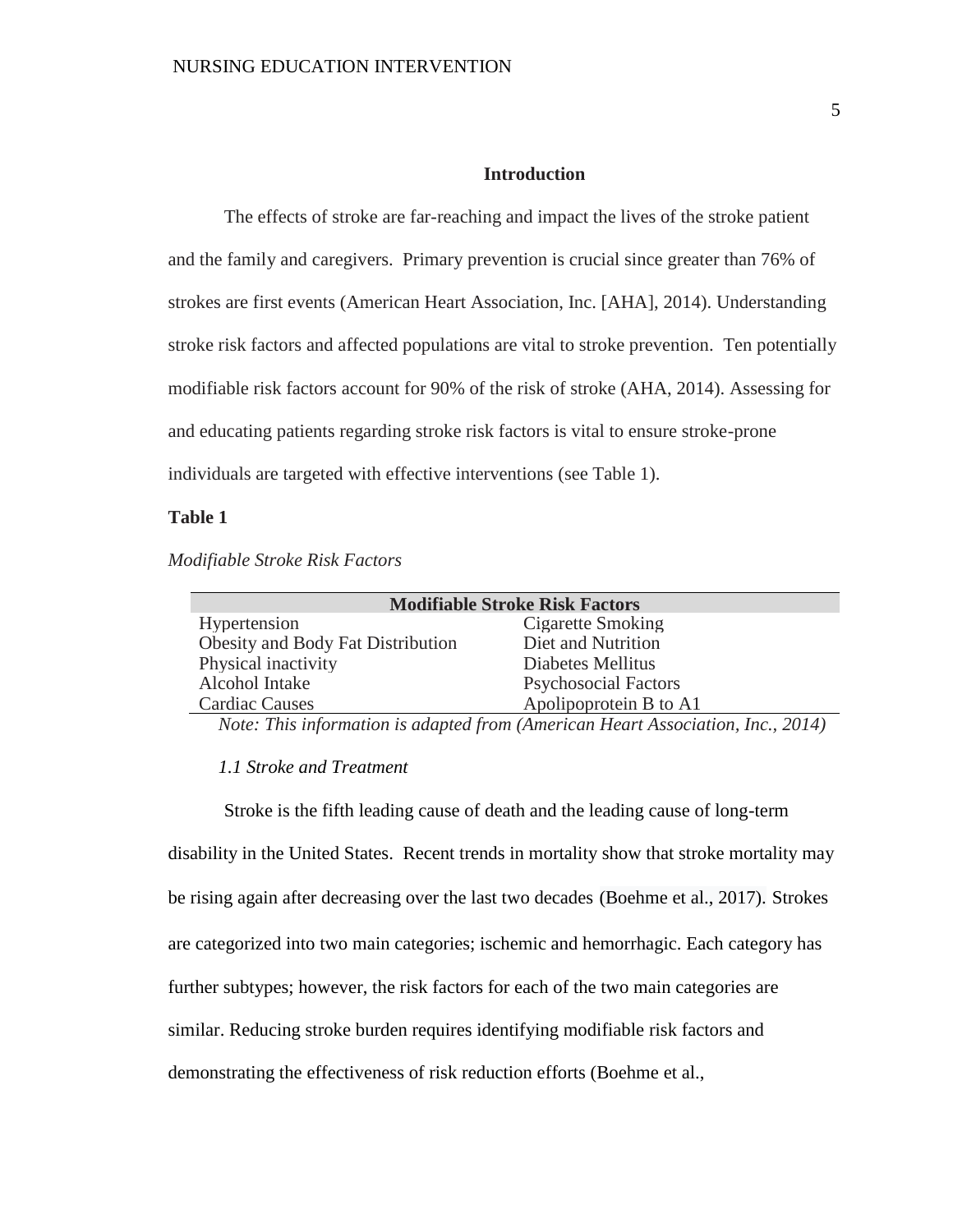2017). Furthermore, Denny et al. (2017) reported that "up to 80% of vascular events after a stroke may be prevented by modifying vascular risk factors through medical and behavioral interventions" (p.30). The awareness of stroke treatment and urgent hospitalization is another community health concern related to stroke treatment. The lack of understanding of stroke treatment and the need for urgent hospitalization may contribute to the delay in patients seeking care (Faiz et al., 2018).

#### *1.2 Barriers to Effective Patient Education*

A variety of potential obstacles exist in the healthcare setting for both nurses and learners. Nurses are tasked with various responsibilities throughout their shifts, including providing patient education and other clinical tasks. A multitude of barriers interferes with nurses' ability to fulfill their roles as educators, according to Bastable (2019). The most significant barrier noted by many nurses includes lack of time. Nurses are divided among competing tasks and responsibilities and must be creative and thoughtful on how and when they provide instruction to patients. As patients are often discharging or being admitted at different times in the inpatient setting, the ability to juggle assigned tasks and responsibilities becomes even more difficult. The ability to assess the learner and use appropriate teaching styles and materials becomes extremely difficult due to time constraints throughout a shift or even hospital stays for patients. Discharge planning is essential and plays a crucial role in ensuring timely education and continuity of care.

Another barrier to effective patient education includes prioritizing education for patients and staff from an organizational point of view. According to Bastable (2019), the strong emphasis from The Joint Commission mandates has increased the level of attention given to patient education. However, budget constraints remain a barrier when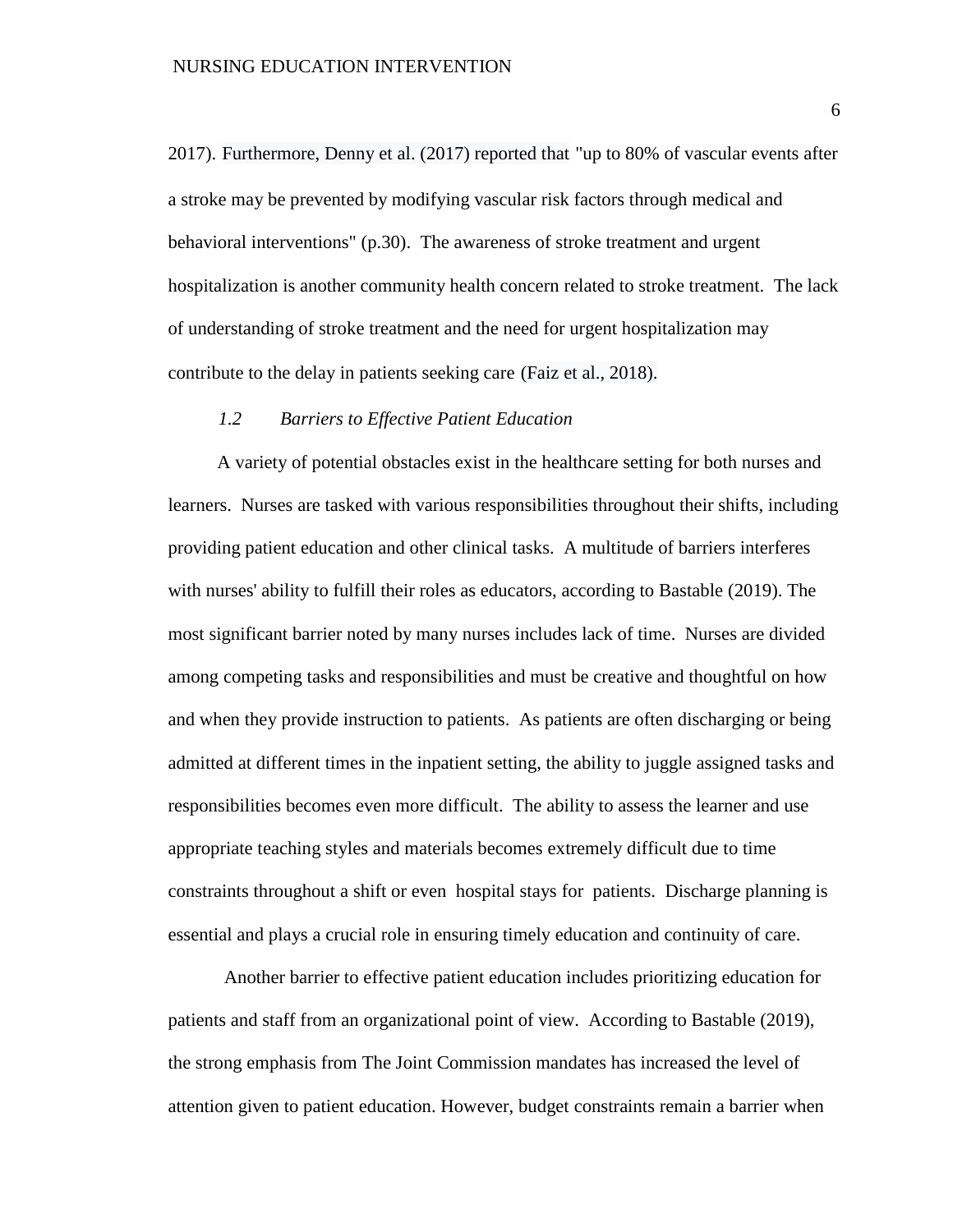#### NURSING EDUCATION INTERVENTION

attempting innovative and time-saving teaching strategies and tools. Nursing services, including patient education, are not reimbursable by insurance in the inpatient setting, and nursing care is absorbed under hospital room costs. Therefore, there is a lack of monetary influence on the benefits of patient education.

The environment also can hinder effective patient education. While an interdisciplinary approach is desired, it can often make patient education more challenging to complete. Frequent interruptions in care from other clinical staff, testing, or treatments contribute to the difficulty in providing thorough patient education. Lack of privacy and noise also negatively affect nurses' ability to interact with learners effectively.

#### *1.3 Video-Based Teaching Innovations*

Before discharge, the use of multimedia educational tools has been shown to increase patient knowledge. Specifically, video-based patient education has been shown to provide a meaningful learning experience for illiterate or low health literacy level patients and caregivers (Al Owaifeer et al., 2018). Denny et al. (2017) found that implementing a stroke education video increased patients' stroke knowledge and recognition of symptoms score compared to the pre-video score. Additionally, satisfaction with stroke education increased following the implementation of the stroke education video (Denny et al., 2017). Using video education in tandem with verbal and handouts has also enhanced patient health literacy surrounding knowledge and understanding of post-stroke discharge care (Abu Abed et al., 2014).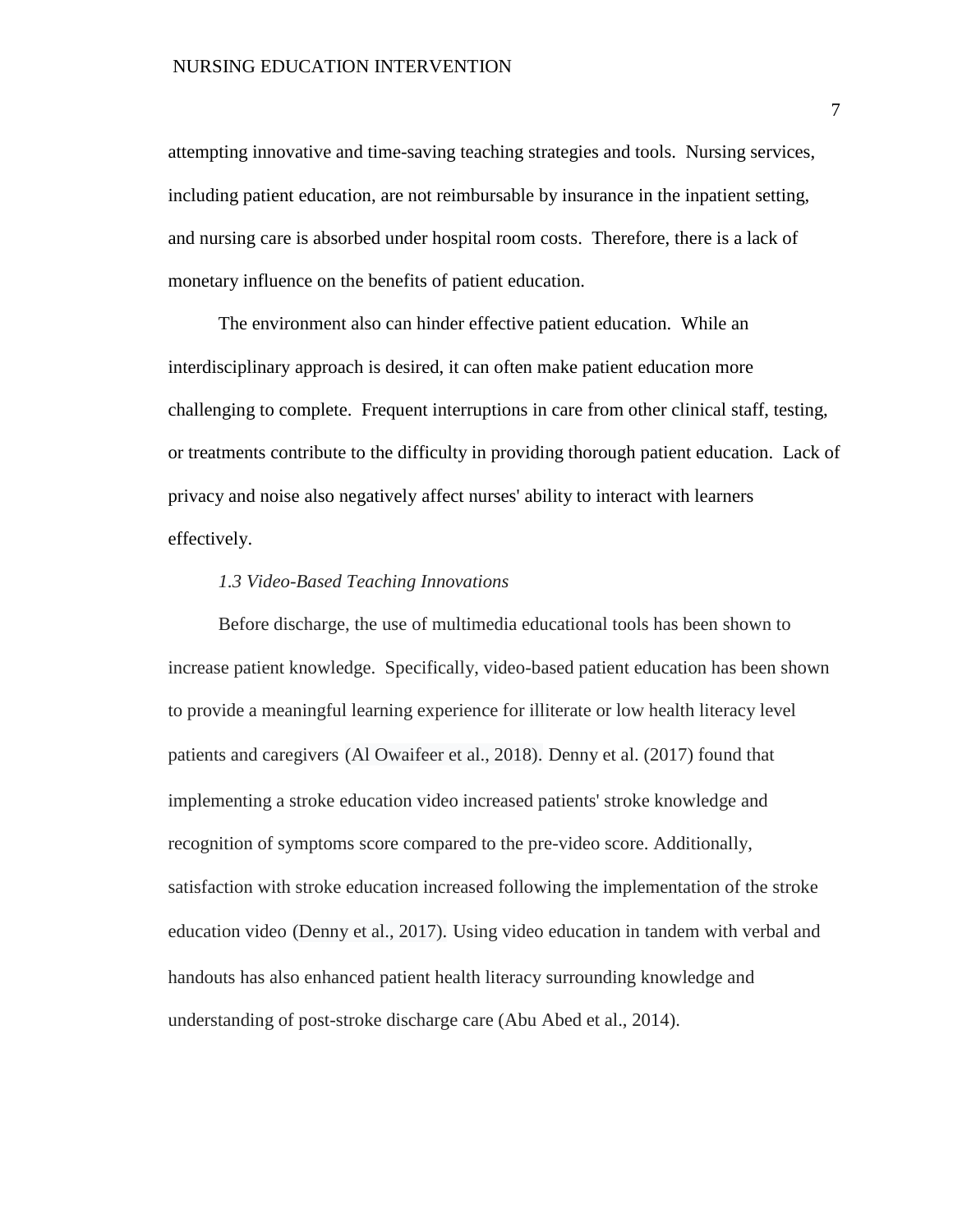#### **2. Methods**

#### *2.1 Setting and Participants*

This project took place at a large academic medical center in the southeastern United States. Participants included registered nurses on an oncology-neurology inpatient unit. The inclusion criterion was employed as a registered nurse on this specific inpatient unit. Exclusion criteria were employed in any job role other than a registered nurse, registered nurse employment on any unit full time other than the inpatient neurology-oncology unit, and registered nurses from the neurology-oncology unit that were not available for training on the video-based patient education. Ethical standards were addressed, and IRB approval was received from the academic medical center.

#### *2.1 Stakeholders*

A variety of stakeholders were needed for this project. The stakeholders included nursing administration, nursing leadership of the unit, clinical nurse specialists assigned to the unit, providers, patients, and all involved in enhancing multidisciplinary approach to care.

#### *2.3 Need for Innovating Stroke Education*

While individualized stroke risk factor education policies are in place, a recent facility review of patient teaching data revealed this education was only documented as being delivered by nurses at a rate of 61%. That meant 49% of patients discharged after a stroke were not receiving individualized education, placing them at greater risk for readmission and reoccurrence of a stroke.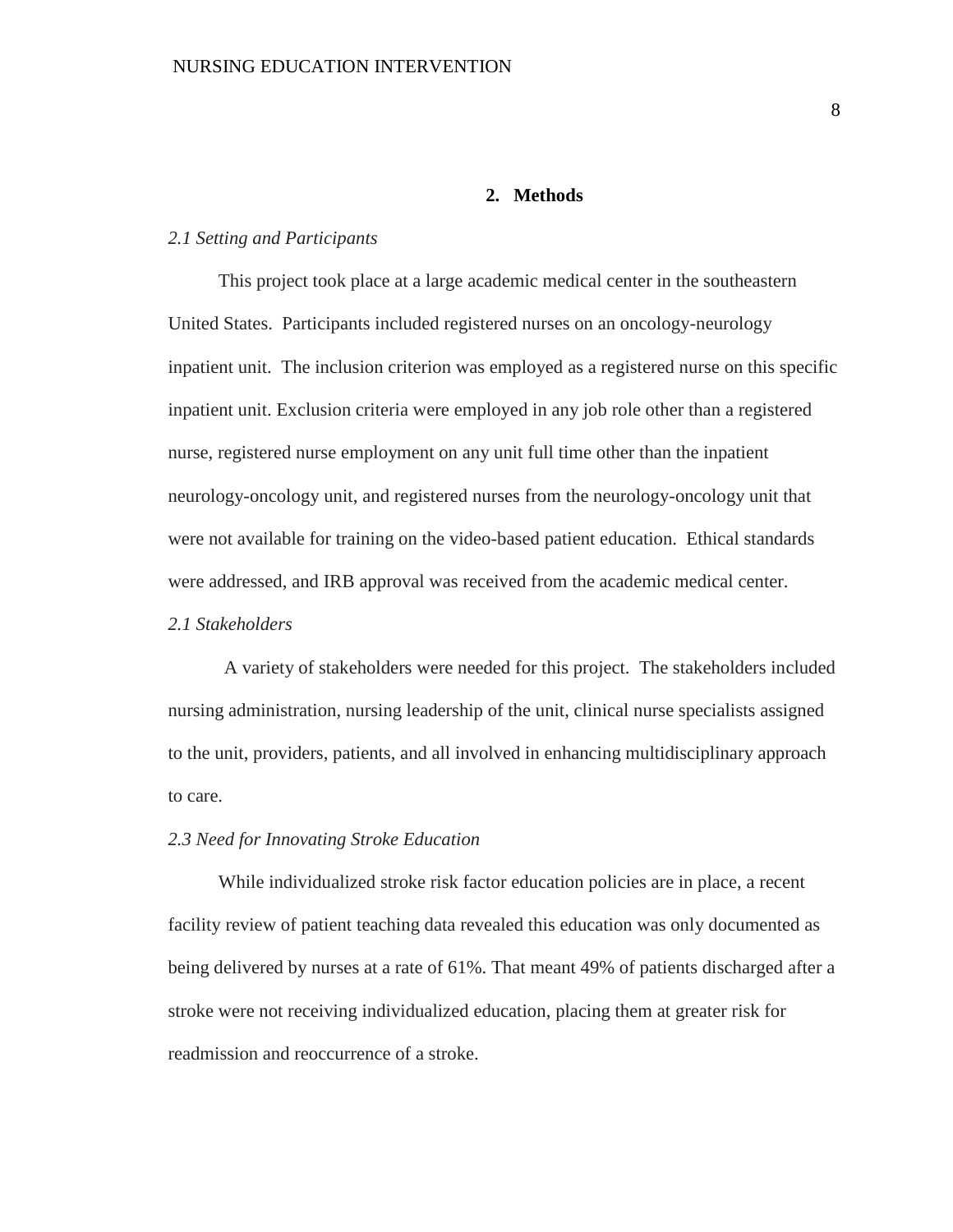The current electronic health record (EHR) utilizes minimal patient education that nurses only use in a written format. This format does not provide a way to address health literacy and ensure various teaching/learning modes for patients and families. While video-based education is available, it is not used consistently among nursing staff due to a lack of training in accessing and applying the available video-based education. The inability to provide patient education in different formats does not allow patients or caregivers of different health literacy levels to receive patient education appropriately for their learning style or individualized learning needs. Denny et al. (2017) stated that patients' knowledge of stroke symptoms and risk factors remained limited even after suffering a stroke.

Video-based education can be utilized to improve transitions to the home environment through specific education and patient engagement. Nurses are instrumental in improving patient engagement and mutual decision-making in a patients' healthcare journey. Providing appropriate teaching methods and instruction can improve patient outcomes, according to Bastable (2019). Innovative strategies for patient education, such as video-based education or utilization of tablets and other devices, have improved patient engagement and health literacy by providing a different means of education other than written patient education.

The purpose of this project was to educate nurses on the implementation of videobased stroke patient education. The video-based stroke education was focused on individualized modifiable risk factors. The project evaluated the consistent use of videobased education and nursing confidence in providing patient-specific education.

#### *2.4 Theoretical Framework*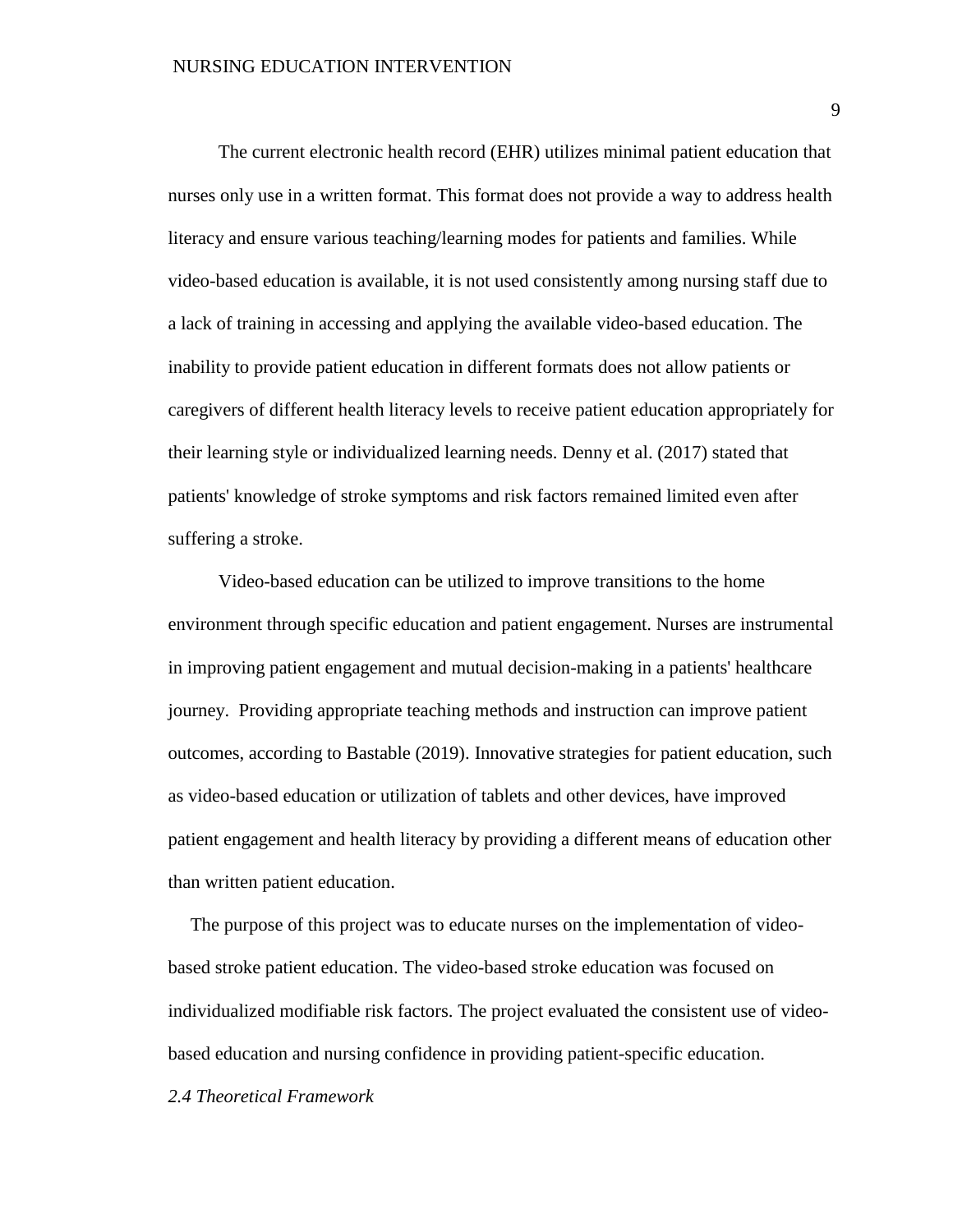This was a quality improvement project that utilized the underpinnings of Swanson's Theory of Caring. This framework was appropriate because the institution uses this framework as their Professional Practice Model. Swanson's Theory of caring also utilizes a holistic approach to meet the patient's needs physically, emotionally, and spiritually. As Wei et al. (2018) discuss, the five caring processes outlined in Swanson's Theory of Caring are required of providers to care for patients appropriately. As providers, nurses, and all healthcare staff care for patients, the processes of Knowing, Being with, Doing for, Enabling, and Maintaining belief are integrated into the care provided.

Video-based patient education is just one way in which nurses can integrate these processes into their care. As nurses try to understand patient and family needs and questions once they are home, help patients and families make informed decisions and guide them through different care decisions, as well as support patients and families through the difficult circumstances of having a stroke or caring for someone who has suffered a stroke they are practicing Swanson's Theory of Caring.

Just as Swanson's research was based on a significant life-changing medical event, stroke can often change one's life suddenly and changes the lives of those who care for the individual. Caring as a nurse has a significant impact on the individual's recovery in the hospital and post-discharge. Ensuring that the patient and family members have needed instructions, tools, education and have made informed decisions during their hospital stay is a vital component of nursing care and incorporates Swanson's Theory of Caring.

#### *2.5. Implementation Steps*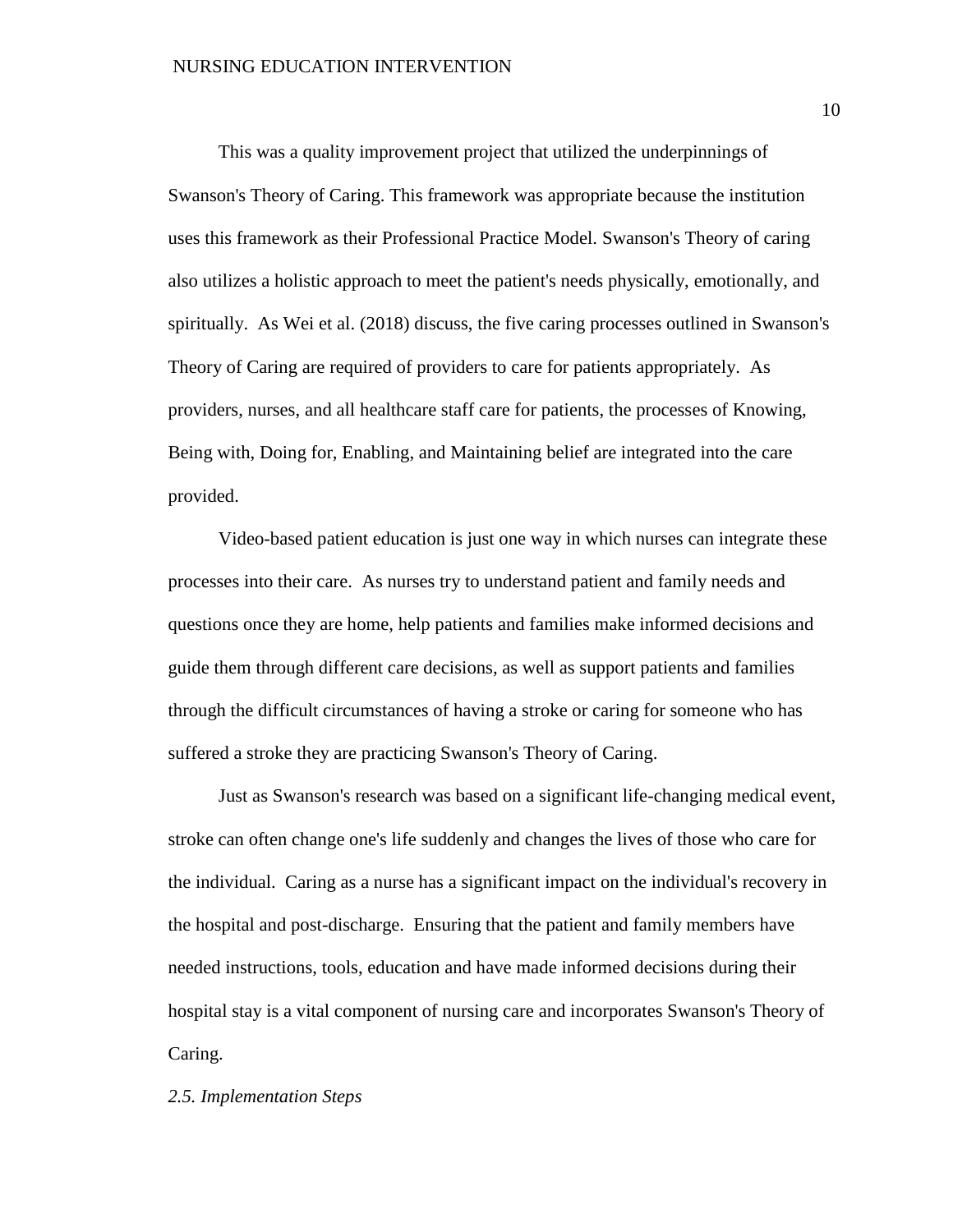This project included education session presentations developed by the primary investigator, focused on nurse training concerning how to access and use currently available video-based stroke education, and an overview of the voluntary pre-and postsurvey "*Patient Stroke Education Nurse Feedback"* via a Qualtrics link. The nurse education session presentations were provided during staff huddles on different shifts over one week.

These presentations included the following information:

- Rationale for project
- Review Patient Stroke Education Nurse Feedback Pre-Survey results
- Review current process for patient education, including the plan of care
- Review "Understanding my Stroke" patient information cards
- Explain the process to utilize iPad to access Healthwise patient education
- Explain the process to utilize personal patient, family, or caregiver devices
- Discussion of overall use of video-based patient education
- Review of hot topics related to video-based patient education .
- Presentation of audits related to the utilization of specific video-based patient education that will be measured.
- Opportunities to ask questions during and after the education.

Nursing staff learned two methods to educate patients using video-based stroke patient education. Both methods incorporate the use of existing "Understanding my Stroke-Ischemic Stroke" or "Understanding my Stroke – Hemorrhagic Stroke" information cards. The second process taught nursing staff to educate patients via video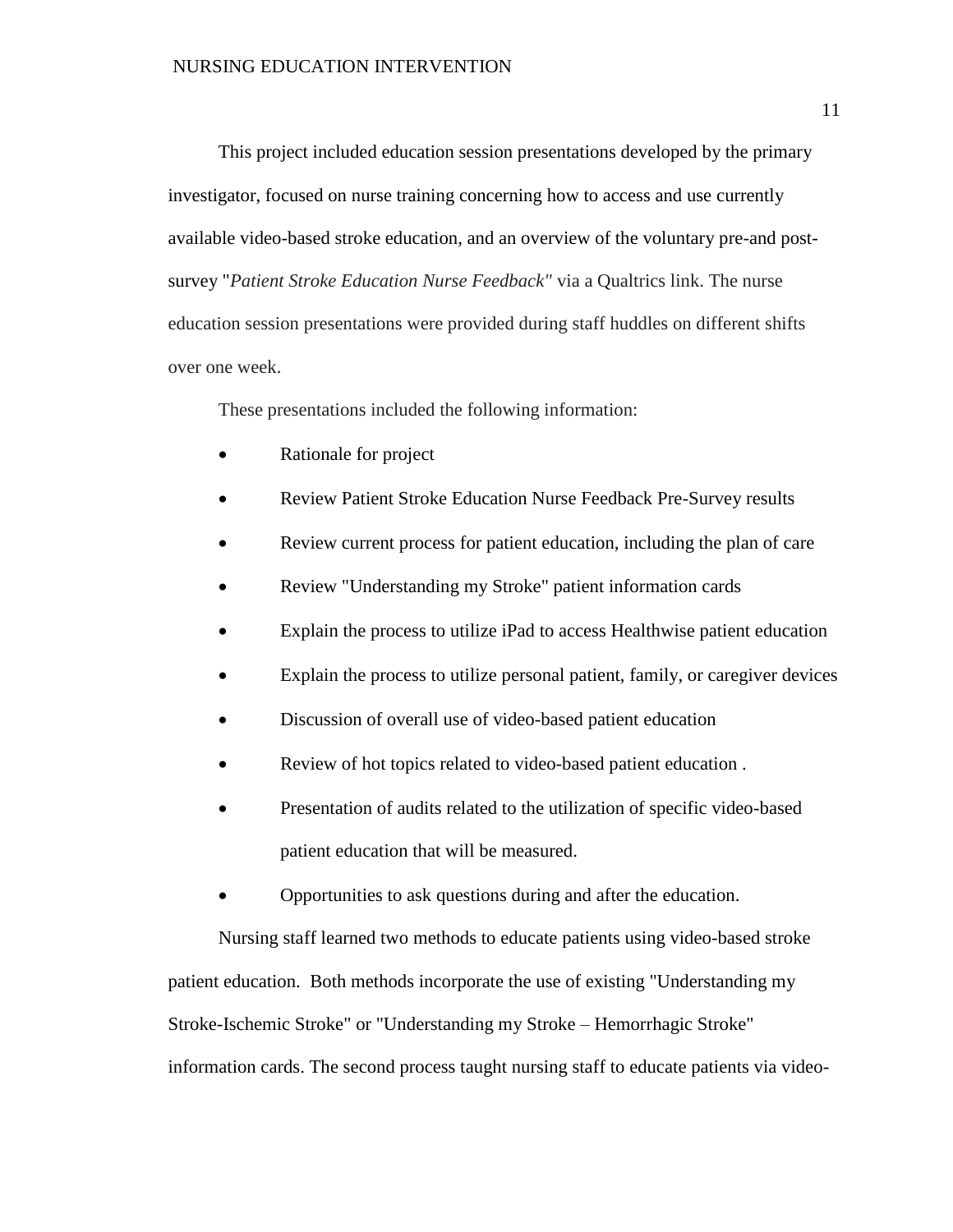based patient education utilizing the nursing unit-provided iPad. Nursing staff will educate patients via video-based patient education utilizing the patient, family, or caregiver device by applying these processes.

#### *2.6 Survey Tool*

Staff who participated in the educational intervention were asked to voluntarily participate in pre and post-surveys via email from their nurse manager. The *primary investigator developed the Patient Stroke Education Nurse Feedback survey* and consisted of 11 items utilizing the Likert Scale rankings of 1 (*Strongly Disagree)* to 5 (*Strongly Agree).* The survey was reviewed by four experts with doctoral degrees in nursing and education to account for validity. The survey also included one open-ended narrative question surrounding education needs, suggestions, and new learning, one selects all that apply question, and one sliding scale question asking the number of times the video-based stroke education has been used by the individual completing the survey. Survey data was collected via a Qualtrics platform. Survey questions are included in Appendix A below.

#### *2.7 Survey Analysis*

To measure the impact of the education intervention, nurses participated in both the pre-and post-survey. Data was collected and measured in an aggregate manner for both surveys using descriptive statistics (frequency, mean, SD). (See Appendix A for survey results).

#### **3. Results**

A total of 37 registered nurses received training on how to use the stroke videobased education. In total, 6 (16%) pre-surveys were completed, and 10 (27%) post-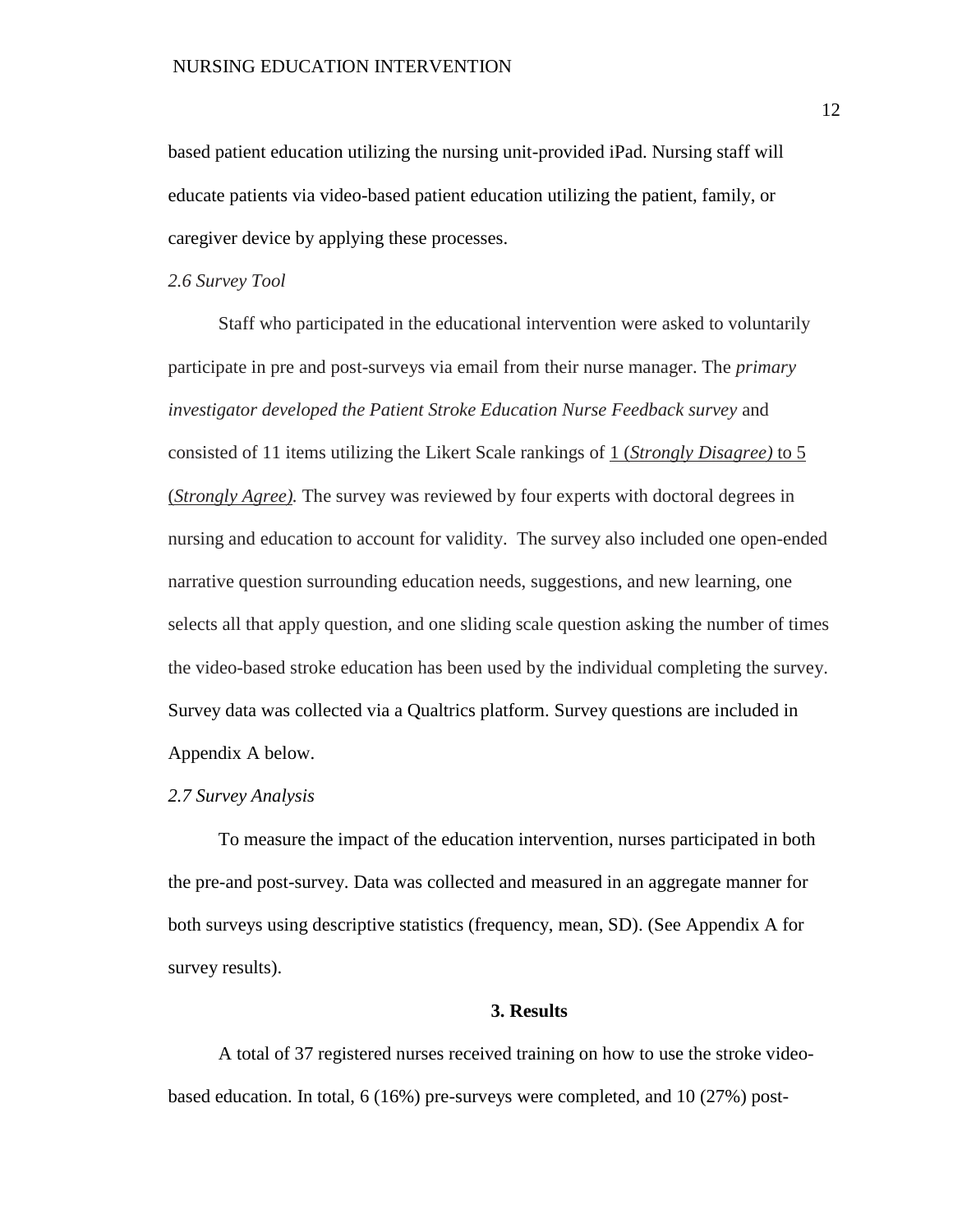#### NURSING EDUCATION INTERVENTION

surveys were completed by nursing staff that received the education. Descriptive statistics were used to measure the mean score of participant responses to the pre and posteducation *Patient Stroke Education Nurse Feedback survey*.

The item with the highest score in the pre-education Survey was Question 6, with a mean score of 4.1667 (sd=.41), which examined nurse feelings of competency in utilizing the current stroke risk factor patient education materials and providing individualized patient education. The same item was also one of two questions that scored highest at 4.5 (sd= 0.52) in the post-education survey. Question 2, which measured nurses' perception of having appropriate teaching materials on stroke risk factors in their workplace, scored 4.5 (sd=0.70) on the post-education survey. The lowest scored item on the pre-education survey was Question 8, which examined nurses' perception of having adequate time to provide meaningful patient education on stroke risk factors with a mean score of 2.33 (sd=1.37). The same question also scored lowest on the post-education survey, with a mean score of 3.2 (sd=1.13). Question 7 noted the most considerable increase, which measured the nurse's ability to provide additional education beyond what is listed on the pre-selected education checkboxes in the electronic health record.

The pre-education survey questions' mean score results were 3.5091, and the mean score results of the post-education Patient Stroke Education Nurse Feedback Survey's mean score results were 3.9545. The pre-education mean in Question 12, which examined the number of times the nurse utilized video-based stroke patient education in the last two weeks, was 0. The post-education survey mean was 0.333, with the range of utilization equaling 0-2. The majority of those that completed the post-survey stated in Question 13 that they used "other" to provide video-based stroke patient education. The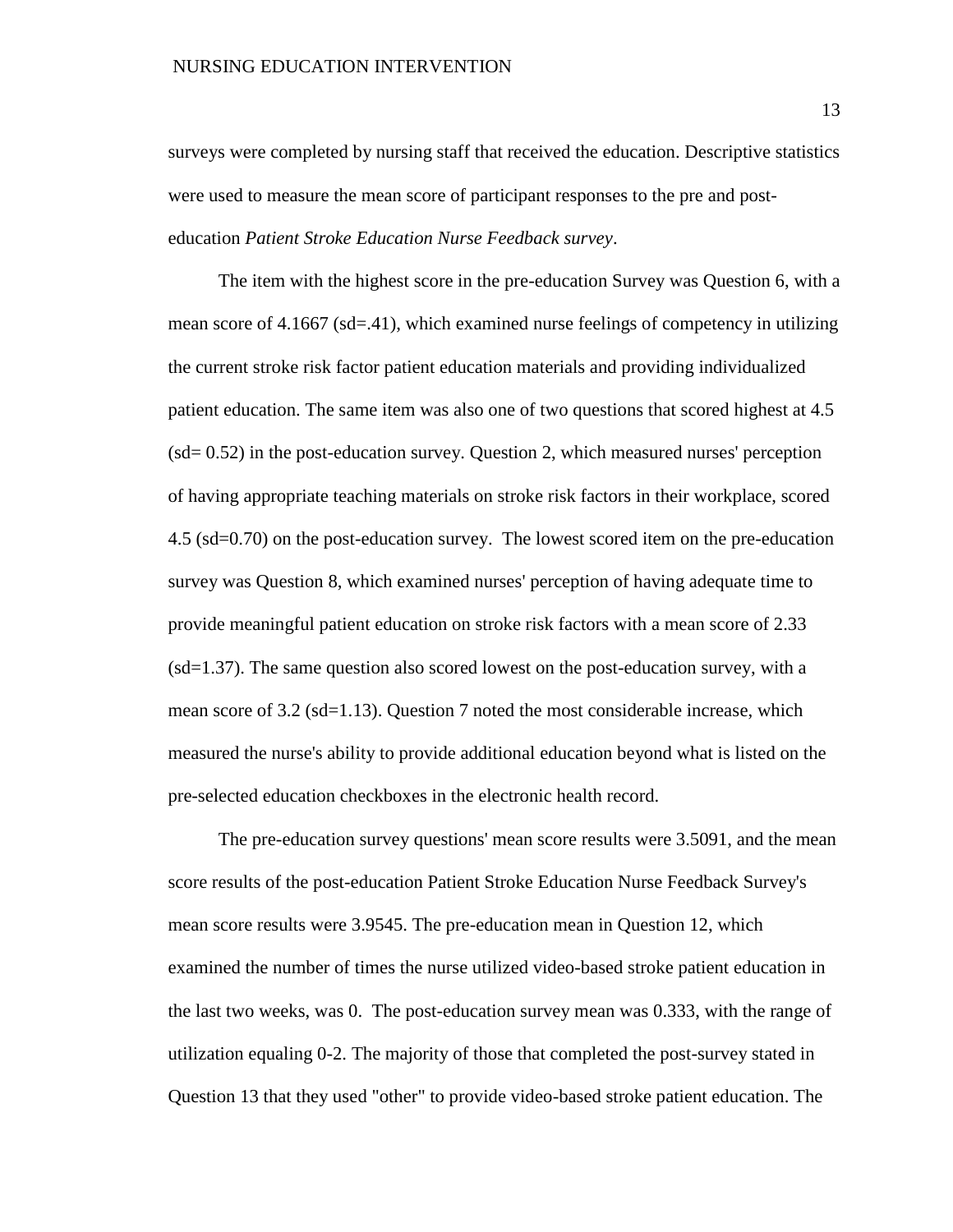other was chosen twice in the pre-education survey, although the staff had not been educated regarding the process. A patient or visitor-provided smartphone to provide video-based education was also a popular response. There were no responses that selected hospital-based iPad as the chosen option to provide video-based stroke patient education.

Overall, the use of video-based stroke patient education was beneficial to the nurse. There was a positive influence in questions 1-11 of the Patient Stroke Education Nurse Feedback Survey when comparing the pre and post-education surveys. Staff increased utilization over two weeks from 0 to a mean of 0.3333 times and a range of 0-2 times during the two weeks. Staff commented that the electronic health record might need to be updated to include more current and specific risk factors for stroke, including vaping. There was also concern listed in question 14 responses about educating patients regarding non-modifiable risk factors such as age. Survey results are included in Table 3 of Appendix A.

#### **4. Discussion and Conclusion**

#### *4.1 Discussion*

This quality improvement project focused only on the nurses practicing in the neuro-oncology unit and assessed for a small test to change to evaluate the need for impact and the potential of a larger educational roll-out. The larger number of postsurvey participants may be related to increased stakeholder buy-in and promotion of meaningful safety education. The goal of this project was to educate nurses on the implementation of video-based stroke patient education, focusing on individualized modifiable risk factors and evaluating their satisfaction with the video-based stroke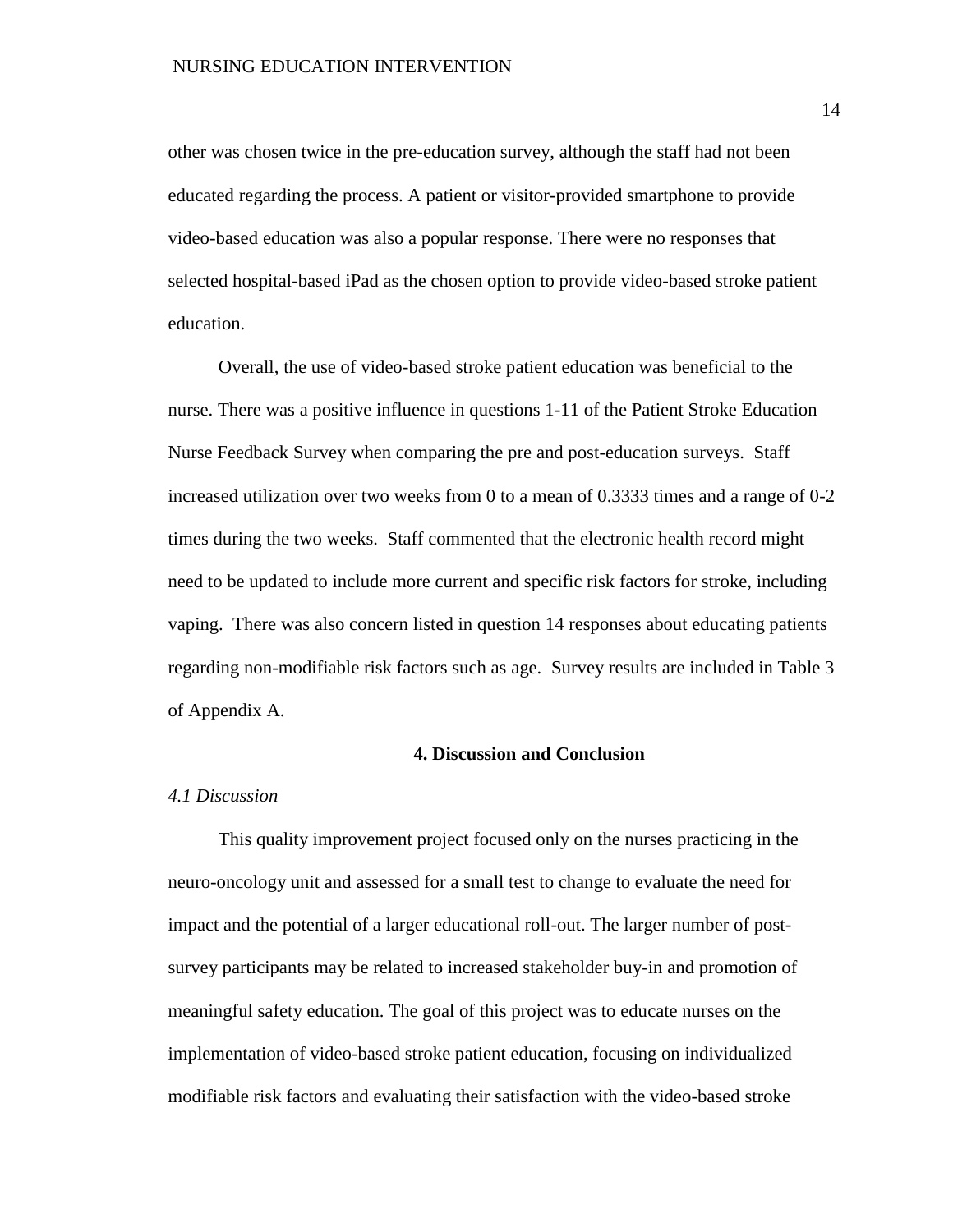patient education. A variety of factors contribute to nursing satisfaction with patient education tools and portals. Congruent with the literature, time was a significant obstacle when providing patient education, both pre and post the implementation of the videobased patient education.

#### *4.2 Limitations and Conclusion*

Limitations to this project included implementing a new patient education resource during a global pandemic, limited availability of electronic resources to provide the video-based education, limited accessibility to hospital-supplied electronic resources, inability to configure those resources, and stakeholder buy-in during times of uncertainty. A significant influx of medical patients to an Oncology-Neurology nursing unit during the COVID-19 pandemic decreased the number of available patients to provide stroke risk factor education. Nationwide, there was a decrease in overall stroke patient admissions during the COVID-19 pandemic. As the video-based patient education was being introduced, the second wave of COVID-19 embarked upon the area. The COVID-19 pandemic influenced the patient population and census and nursing staff availability and investment in new endeavors during a pandemic.

Although the hospital could purchase and supply multiple iPads for various needs on the nursing unit, secure storage and charging of the devices continued to be a concern allowing for only 2-3 devices to be charged at a given time. Technology security also was a factor that potentially influenced the utilization of hospital-provided iPads. The process to access the videos on the hospital-provided iPads was longer due to the multiple steps needed to access the videos. The technology department would not allow activation of the camera in order to scan the QR codes associated with the selected videos and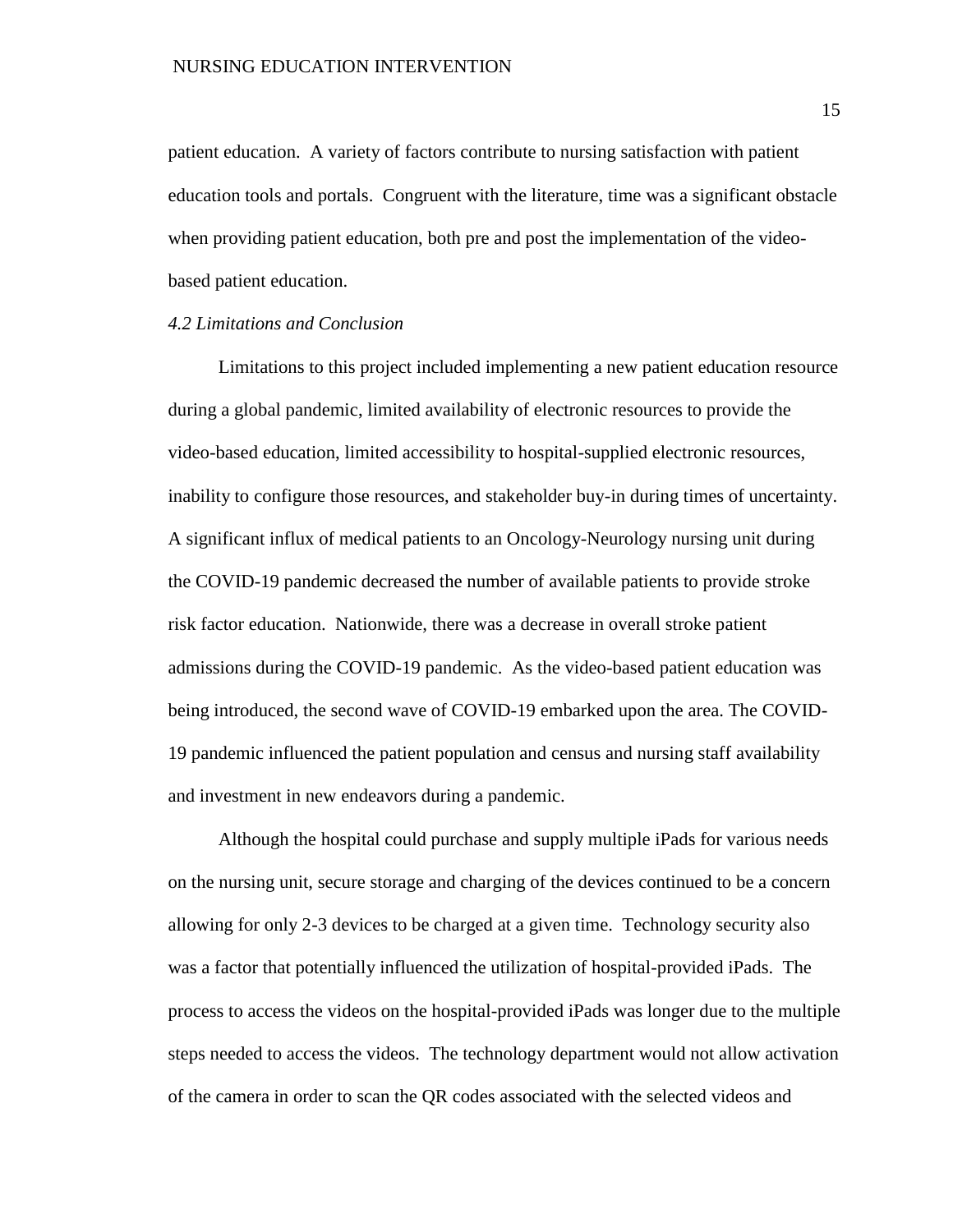current patient education materials. Scanning the QR codes was a simple process used on personal devices; however, the iPad included multiple screens and choices to access the videos. Hospital-provided iPads could also not be configured to allow direct links to the chosen videos from the home screen. The lack of camera access and configuration of the iPads was a barrier to using the hospital-provided iPads.

The COVID-19 pandemic brought about change in patient populations and census and incurred many different staffing challenges. Exposure to COVID-19, active COVID-19 virus, and changes in the nursing workforce nationwide provided distinct challenges when implementing a new process for patient education. Staff was challenged by caring for more acutely ill patients, and a limited number of visitors to provide patient and family education during the hospital stay. Due to uncontrollable factors, stakeholder buyin was more challenging to achieve, and apprehension with a new project was necessitated due to the impact to the nursing staff amidst high patient census and acuity and low nursing resources and staffing.

#### *4.3 Practice Implications*

Stroke risk factor patient education is vital to the prevention of primary and secondary strokes. Modifiable risk factor patient education is a goal outlined by national organizational experts such as the American Heart Association (American Heart Association, 2021) and The Joint Commission (The Joint Commission, 2021), providing strategic ways to improve the health and prevent strokes. Providing patient education through various methods allows learners to participate in different ways to meet their personal learning needs and desires. Technology is a cornerstone of our culture and rapidly gaining popularity in meeting patient education goals.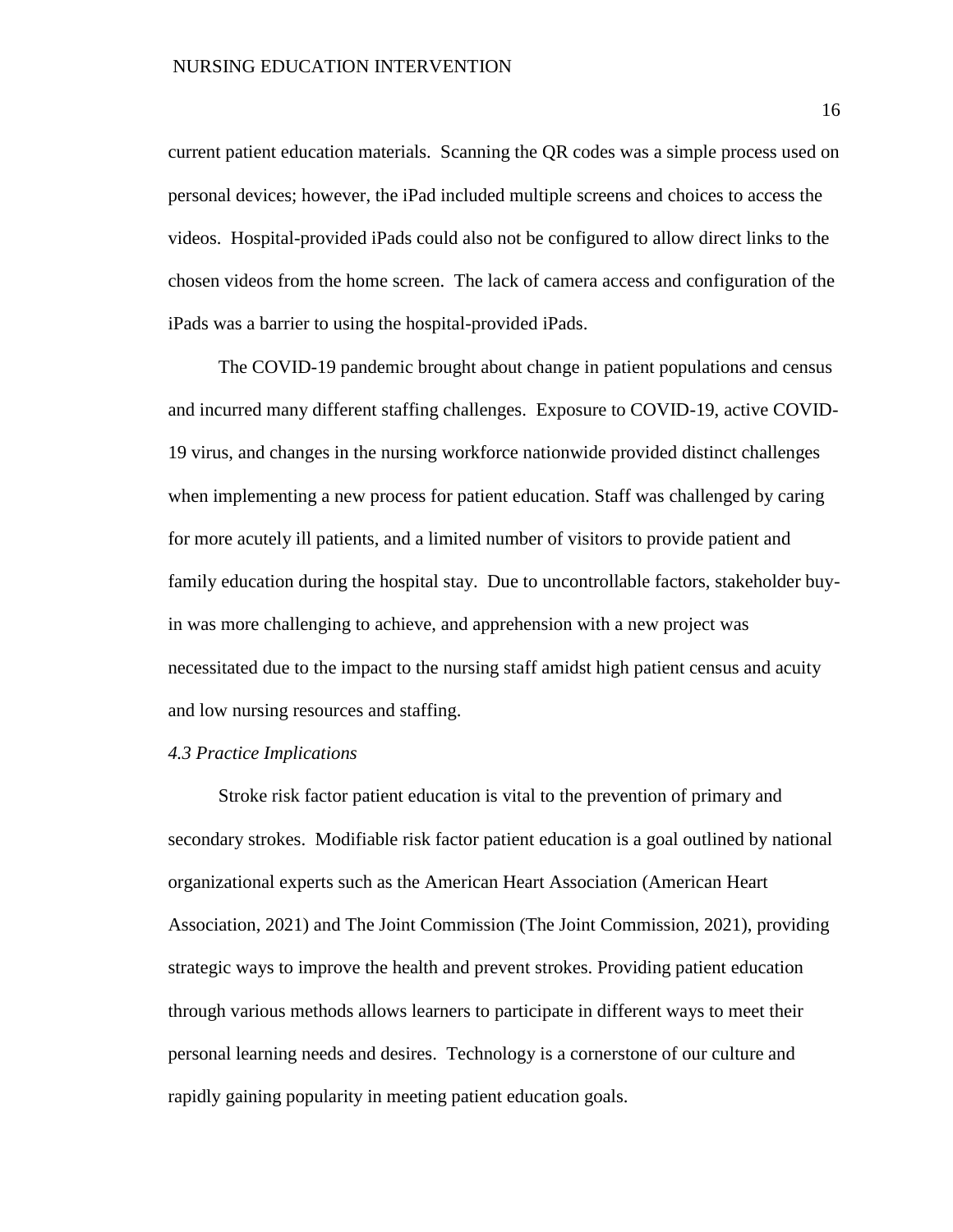It is essential to note that many institutional technology departments have specific security policies and procedures that prevent the use of specific tools and applications on hospital-provided devices. The process to alter those policies and procedures can be lengthy, or the process may not be altered at all. Understanding institutional technology security policies and procedures are crucial in developing a new patient education process utilizing technology. Many stroke patients have altered mental status, short-term memory loss, difficulty organizing thoughts, and receptive aphasia, making it more challenging to utilize technology. Family members or caregivers may be able to access the video-based patient education easier than the patient. Providing clear, written instructions for future use post-discharge is extremely important for the patient to understand and remember the process for future use.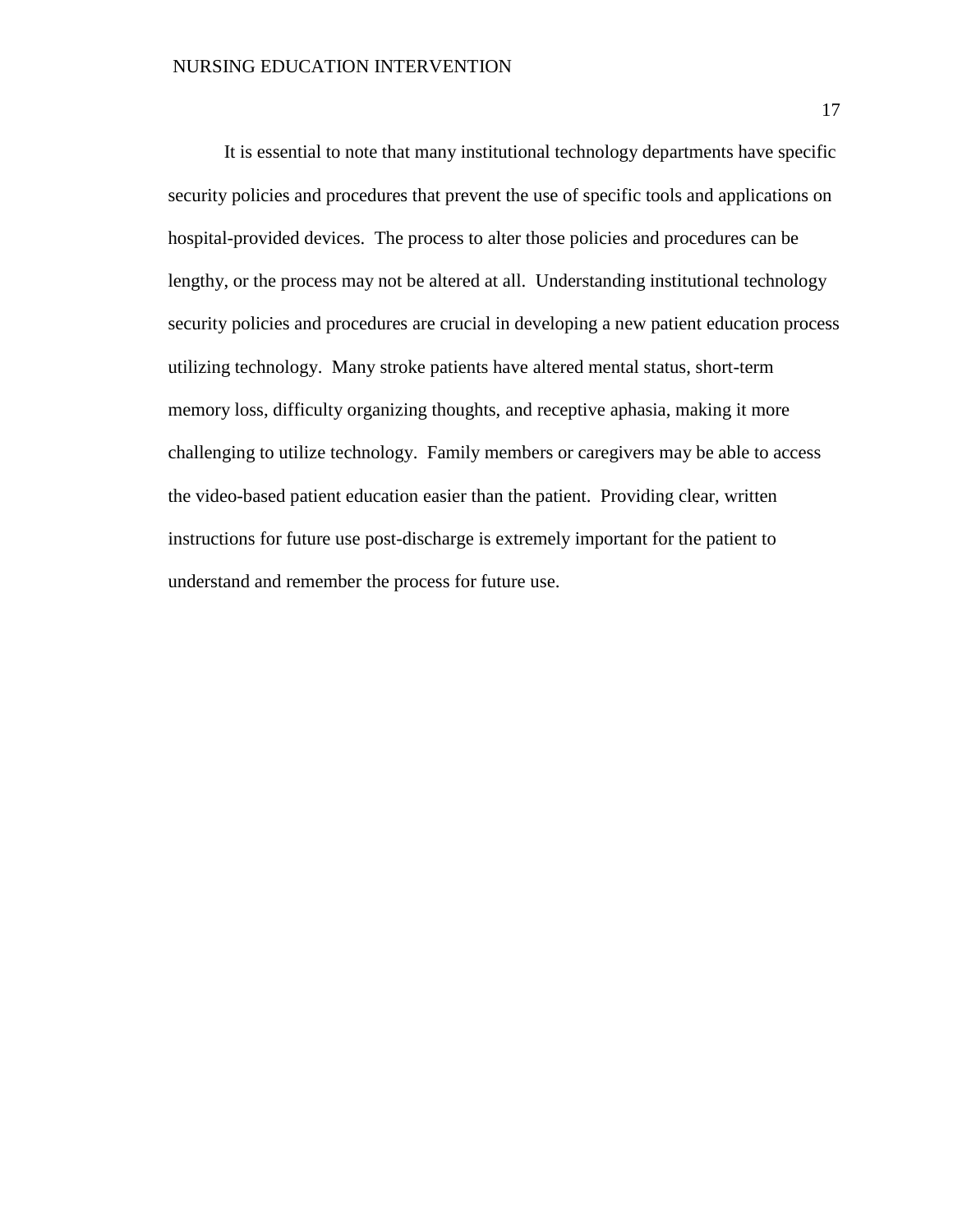#### **References**

Abu Abed, M., Himmel, W., Vormfelde, S., & Koschack, J. (2014). Video-assisted patient education to modify behavior: A systematic review. *Patient Education and Counseling*, *97*(1), 16–22.<https://doi.org/10.1016/j.pec.2014.06.015>

Al Owaifeer, A., Alrefaie, S., Alsawah, Z., Al Taisan, A., Mousa, A., & Ahmad, S. (2018). The effect of a short animated educational video on knowledge among glaucoma patients. *Clinical Ophthalmology*, *Volume 12*, 805–810. <https://doi.org/10.2147/opth.s160684>

- American Heart Association, Inc. (2014, December). Guidelines for the primary prevention of stroke: A statement for healthcare professionals from the American Heart Association/American Stroke Association. *Stroke, 45*(12), 3754-3832. https://doi.org/10.1161/STR.0000000000000046
- American Heart Association. (2021). American Stroke Association: A division of the American Heart Association: https://www.stroke.org/en/
- Angaran, P., Dorian, P., Tan, M. K., Kerr, C. R., Green, M. S., Gladstone, D. J., Mitchell, L., Fournier, C., Cox, J. L., Talajic, M., Lin, P. J., Langer, A., Goldin, L., & Goodman, S. G. (2016). The risk stratification and stroke prevention therapy care gap in Canadian atrial fibrillation patients. *Canadian Journal of Cardiology*, *32*(3), 336–343.<https://doi.org/10.1016/j.cjca.2015.07.012>
- Bastable, S. B. (2019). *Nurse as educator: Principles of teaching and learning for nursing practice.* Syracuse: Jones & Bartlett Learning.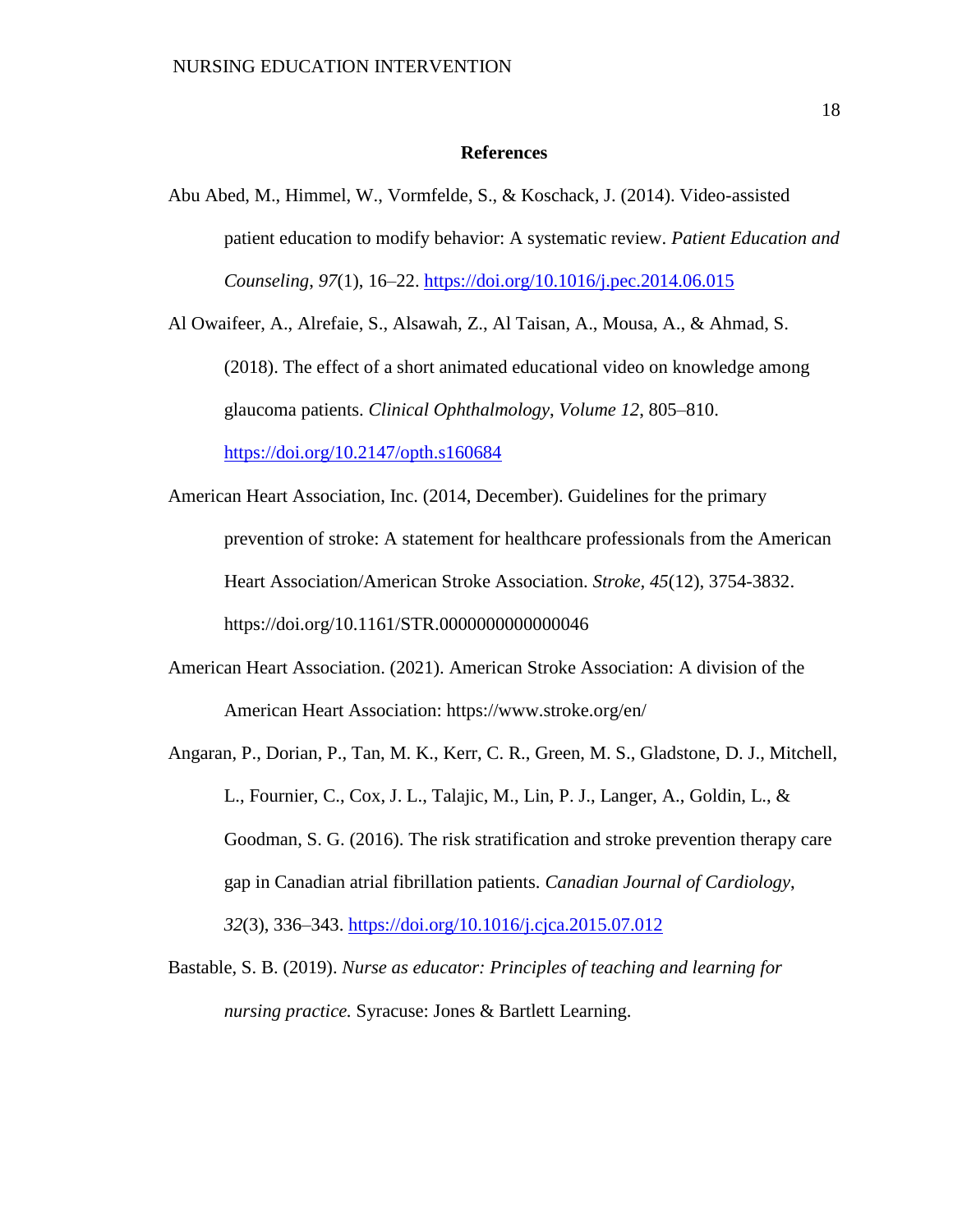Boehme, A. K., Esenwa, C., & Elkind, M. S. (2017). Stroke risk factors, genetics, and prevention. *Circulation Research*, *120*(3), 472–495. <https://doi.org/10.1161/circresaha.116.308398>

Denny, M., Vahidy, F., Vu, K. T., Sharrief, A. Z., & Savitz, S. I. (2017). Video-based educational intervention associated with improved stroke literacy, self-efficacy, and patient satisfaction. *PLOS ONE*, *12*(3), e0171952. <https://doi.org/10.1371/journal.pone.0171952>

- Faiz, K., Sundseth, A., Thommessen, B., & Rønning, O. (2018). Patient knowledge on stroke risk factors, symptoms and treatment options. *Vascular Health and Risk Management*, *Volume 14*, 37–40.<https://doi.org/10.2147/vhrm.s152173>
- Olaiya, M. T., Cadilhac, D. A., Kim, J., Ung, D., Nelson, M. R., Srikanth, V. K., Bladin, C. F., Gerraty, R. P., Fitzgerald, S. M., Phan, T., Frayne, J., & Thrift, A. G. (2017). Effectiveness of an intervention to improve risk factor knowledge in patients with stroke. *Stroke*, *48*(4), 1101–1103.

<https://doi.org/10.1161/strokeaha.116.016229>

- The Joint Commission. (2021). *Stroke*. The Joint Commission: <https://www.jointcommission.org/measurement/measures/stroke>
- Wei, H., Ming, Y., Cheng, H., Bian, H., Ming, J., & Wei, T. L. (2019). A mixed method analysis of patients' complaints: Underpinnings of theory-guided strategies to improve quality of care. *International Journal of Nursing Sciences, 5*(4), 377-283. https://doi.org/10.1016/j.ijnss.2018.06.006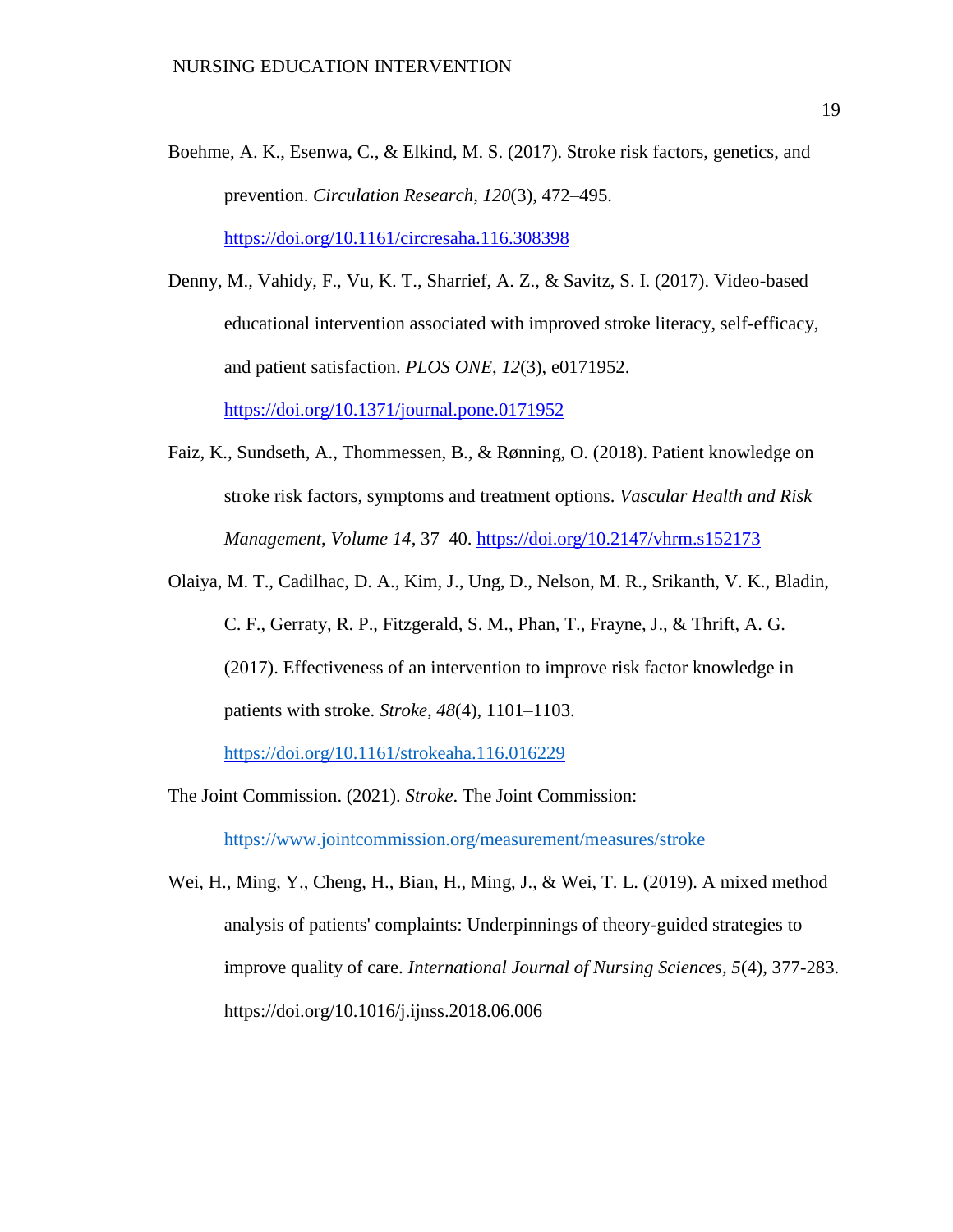## **Appendix A**

## **Table 2**

*Patient Stroke Education Nurse Feedback Survey*

*Answer Choices=* 1 –strongly disagree; 2 – disagree; 3 – neither agree nor disagree; 4 – agree; 5 – strongly agree

|                  | <b>Questions</b>                                                                                                                  |  |  |  |  |  |  |  |  |  |
|------------------|-----------------------------------------------------------------------------------------------------------------------------------|--|--|--|--|--|--|--|--|--|
| 1.               | I utilize the current stroke teaching materials provided in the electronic health record.                                         |  |  |  |  |  |  |  |  |  |
| 2.               | There are appropriate teaching materials in my work place on stroke risk factors.                                                 |  |  |  |  |  |  |  |  |  |
| 3.               | Current stroke risk factor educational content is easy for patients to understand.                                                |  |  |  |  |  |  |  |  |  |
| $\overline{4}$ . | I am comfortable providing and assessing a patient's understanding of current stroke risk factor education based on their         |  |  |  |  |  |  |  |  |  |
|                  | health literacy level.                                                                                                            |  |  |  |  |  |  |  |  |  |
| 5.               | Current stroke risk factor education is up to date based on social determinants of health.                                        |  |  |  |  |  |  |  |  |  |
| 6.               | I feel competent in utilizing the current stroke risk factor patient materials and providing individualized patient education.    |  |  |  |  |  |  |  |  |  |
| 7.               | I provide additional education beyond what is listed in the pre-selected education check boxes in the electronic health record.   |  |  |  |  |  |  |  |  |  |
| 8.               | I have adequate time to provide meaningful patient education on stroke risk factors.                                              |  |  |  |  |  |  |  |  |  |
| 9.               | I have the ability to utilize different technologies to provide stroke risk factor patient education such as $QR$ codes, tablets, |  |  |  |  |  |  |  |  |  |
|                  | smart phones or computers.                                                                                                        |  |  |  |  |  |  |  |  |  |
| 10.              | I have the ability to accurately teach patients how to access the stroke risk factor video-based patient education to be reviewed |  |  |  |  |  |  |  |  |  |
|                  | once they are discharged from the hospital.                                                                                       |  |  |  |  |  |  |  |  |  |
| 11.              | I feel the patients gain a better understanding about how to address stroke risk factors following the current patient education. |  |  |  |  |  |  |  |  |  |
| 12.              | I have utilized video-based stroke patient education on approximately ____ times in the last two weeks.                           |  |  |  |  |  |  |  |  |  |
| 13.              | I utilized the following technology to provide video-based stroke patient education (select all that apply)                       |  |  |  |  |  |  |  |  |  |
| 14.              | Please list any topics that are not covered in the stroke risk factor patient education materials or any suggestions for future   |  |  |  |  |  |  |  |  |  |
|                  | <i>improvements.</i>                                                                                                              |  |  |  |  |  |  |  |  |  |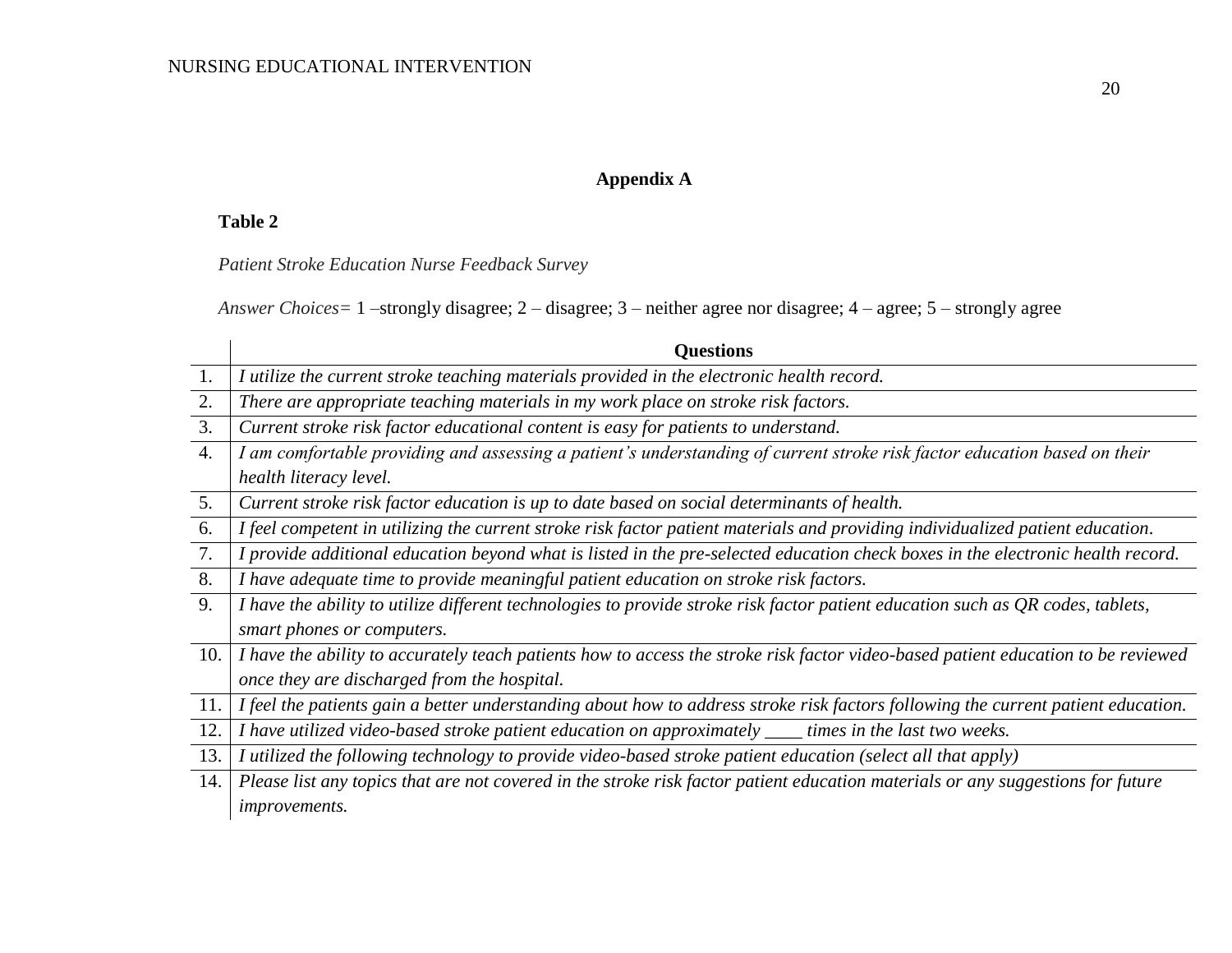## **Appendix B**

## **Table 3**

*Patient Stroke Education Nurse Feedback Survey Results*

|                    | Q <sub>1</sub>                                                                                              | Q <sub>2</sub> | Q <sub>3</sub> | Q <sub>4</sub> | Q <sub>5</sub> | Q6      | Q <sub>7</sub> | Q8    | Q <sub>9</sub> | Q <sub>10</sub> | Q 11    | Q 12     |
|--------------------|-------------------------------------------------------------------------------------------------------------|----------------|----------------|----------------|----------------|---------|----------------|-------|----------------|-----------------|---------|----------|
| <b>Pre-Survey</b>  | 3.33                                                                                                        | $\overline{4}$ | 3.667          | 4.167          | 3.667          | 4.167   | 3              | 2.333 | 3.5            | 3.1667          | 3.6     | $\theta$ |
| <b>Mean</b>        | 3                                                                                                           |                |                |                |                |         |                |       |                |                 |         |          |
| <b>Pre-Survey</b>  | $1-5$                                                                                                       | $3 - 5$        | $3 - 4$        | $4 - 5$        | $3 - 4$        | $4 - 5$ | $1-4$          | $1-4$ | $2 - 4$        | $1-4$           | $3 - 4$ | $\theta$ |
| Range              |                                                                                                             |                |                |                |                |         |                |       |                |                 |         |          |
| <b>Pre-survey</b>  | 1.50                                                                                                        | 0.632          | 0.516          | 0.408          | 0.516          | .408    | 1.265          | 1.366 | 0.836          | 1.169           | 0.547   | $\theta$ |
| standard           | 5                                                                                                           |                |                |                |                |         |                |       |                |                 |         |          |
| deviation          |                                                                                                             |                |                |                |                |         |                |       |                |                 |         |          |
| <b>Post-Survey</b> | 3.4                                                                                                         | 4.5            | 4.20           | 4.3            | 3.8            | 4.5     | 3.9            | 3.2   | 3.9            | 3.7             | 4.1     | 0.333    |
| <b>Mean</b>        |                                                                                                             |                |                |                |                |         |                |       |                |                 |         |          |
| <b>Post-Survey</b> | $1-5$                                                                                                       | $3 - 5$        | $4 - 5$        | $3 - 5$        | $3 - 5$        | $4 - 5$ | $2 - 5$        | $1-5$ | $2 - 5$        | $2 - 5$         | $3 - 5$ | $0-2$    |
| Range              |                                                                                                             |                |                |                |                |         |                |       |                |                 |         |          |
| <b>Post-Survey</b> | 1.34                                                                                                        | 0.707          | 0.422          | 0.823          | 0.632          | 0.527   | 0.875          | 1.135 | 1.197          | 0.949           | 0.568   | $\theta$ |
| <b>Standard</b>    | 9                                                                                                           |                |                |                |                |         |                |       |                |                 |         |          |
| <b>Deviation</b>   |                                                                                                             |                |                |                |                |         |                |       |                |                 |         |          |
| <b>Question 13</b> | Visitor provided smart phone (1); Other (2) Other(5), patient or visitor provided tablet/ipad/computer (1); |                |                |                |                |         |                |       |                |                 |         |          |
|                    | patient or visitor provided smart phone (2)                                                                 |                |                |                |                |         |                |       |                |                 |         |          |
| <b>Question 14</b> | Pre-Survey – There were no responses to this question in the pre-survey                                     |                |                |                |                |         |                |       |                |                 |         |          |
|                    | Post – Survey – Answers included 1. Update EHR to include more modifiable risk factors; 2. Should we        |                |                |                |                |         |                |       |                |                 |         |          |
|                    | not provide education regarding non-modifiable risk factors to stroke patients?; 3. Look at adding other    |                |                |                |                |         |                |       |                |                 |         |          |
|                    |                                                                                                             |                |                |                |                |         |                |       |                |                 |         |          |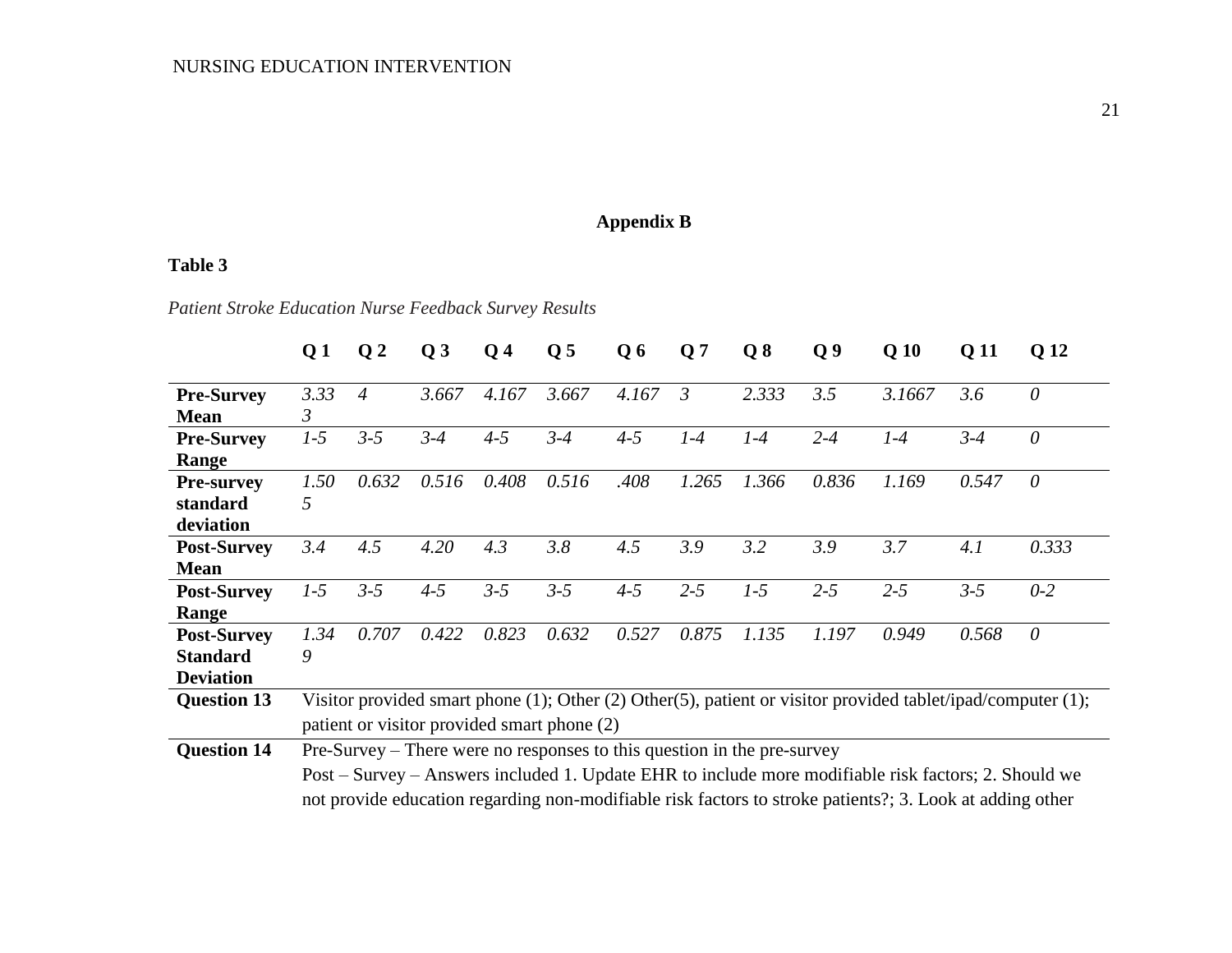## NURSING EDUCATION INTERVENTION

risk factors such as vaping. You are not able to accurately document in EHR as it is set up now if the patient has a vaping history.